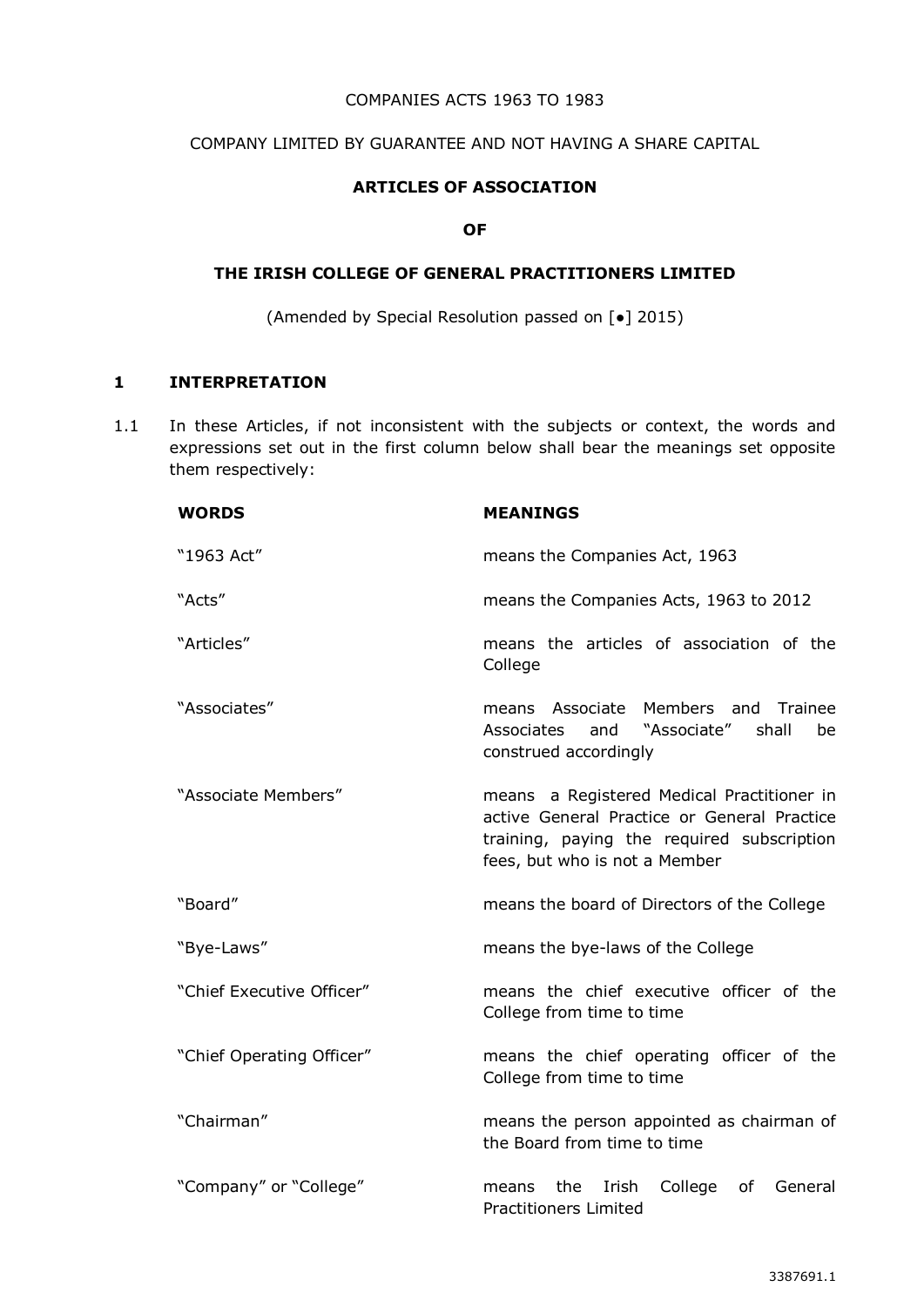| "Council"                    | means the council for the time being of the<br>College                                                                                                                                                                                                                                   |
|------------------------------|------------------------------------------------------------------------------------------------------------------------------------------------------------------------------------------------------------------------------------------------------------------------------------------|
| "Council Member"             | means any person elected to the Council in<br>accordance with Articles 10.2 to 10.4                                                                                                                                                                                                      |
| "Directors"                  | means the directors for the time being of the<br>College and includes any person occupying<br>the position of director by whatever name<br>called                                                                                                                                        |
| "Executive"                  | means the executive committee appointed<br>at the annual general meeting prior to the<br>Date of Adoption, and whose members shall<br>automatically be appointed to the First<br>Board in accordance with Article 9.21                                                                   |
| "Executive Management Group" | means the group comprising the:                                                                                                                                                                                                                                                          |
|                              | (i) Senior Management Team;<br>(ii) Director of GP training;<br>(iii) Director of Research; and<br>(iv) Director of Education,                                                                                                                                                           |
|                              | (in this context, the term "Director" shall not<br>be deemed to mean that person is a<br>statutory director recognised as such in<br>accordance with the Acts)                                                                                                                           |
| "Faculty"                    | means each of the local associations of<br>Members and Associates recognised by the<br>College as such from time to time (which<br>term may from time to time include<br>additional local associations or a merger of<br>two or more local associations at the option<br>of the College) |
| "Faculty Representative"     | means, in relation to each Faculty, the<br>nominated by that Faculty in<br>person<br>accordance<br>with<br>that<br>Faculty's<br>own<br>governance procedures to be that Faculty's<br>representative on the Council                                                                       |
| "General Practice"           | means general medical practice as a<br>or as a qualified assistant<br>principal<br>(including a trainee or locum tenens of a<br>Registered Medical Practitioner or as an<br>employed general medical officer) whether<br>in the defence forces or otherwise                              |
| "Honorary Member"            | means any persons who the Board from                                                                                                                                                                                                                                                     |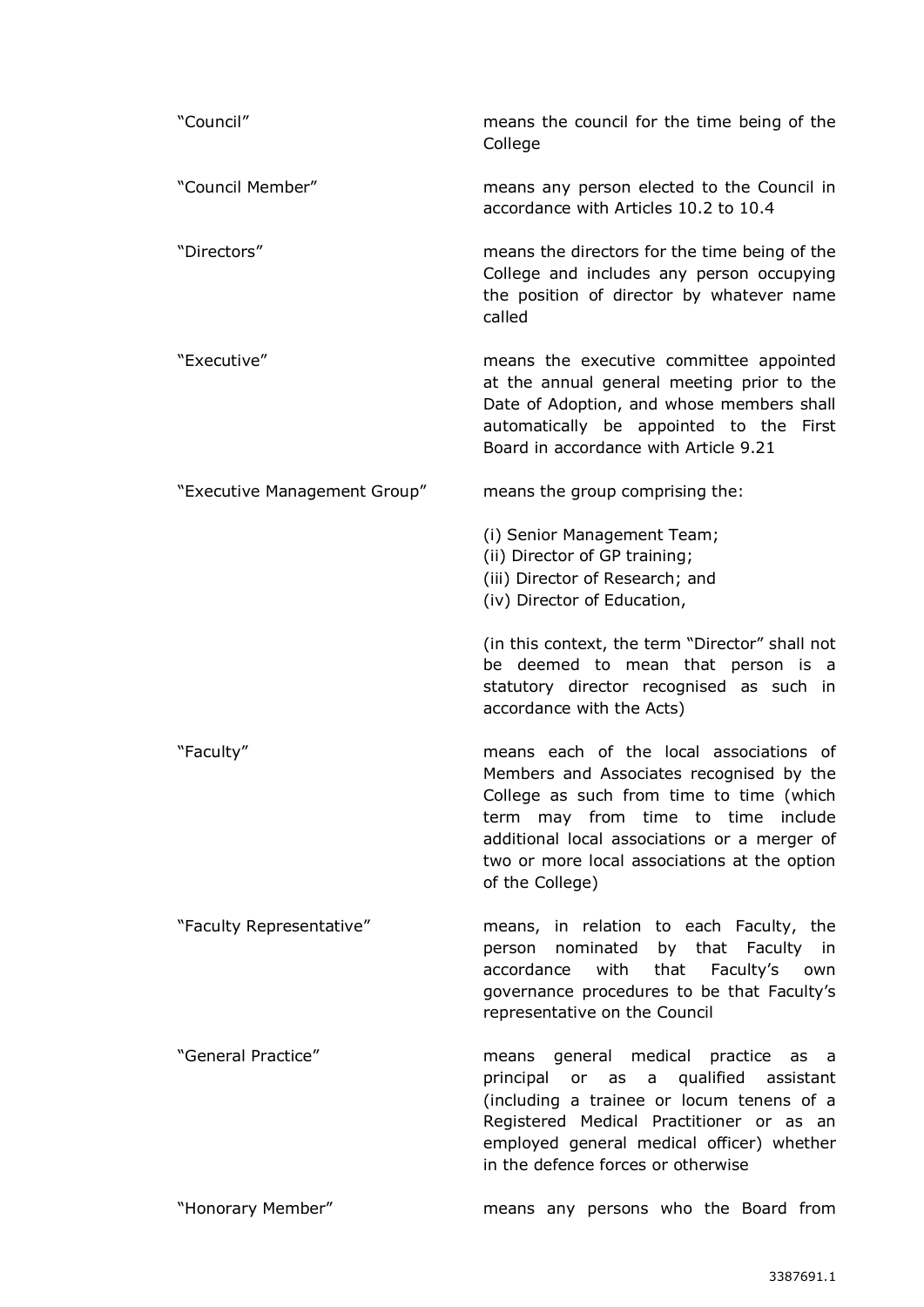|                                                      | time to time appoint as Honorary Members<br>of the College                                                                                                                                                                   |
|------------------------------------------------------|------------------------------------------------------------------------------------------------------------------------------------------------------------------------------------------------------------------------------|
| "ICGP Management"<br>"ICGP<br>or<br>Management Team" | Executive<br>collectively<br>the<br>means<br>Group<br>Management<br>and<br>the<br>Senior<br>Management Team                                                                                                                  |
| "Immediate Past-President"                           | means the person who is the immediate past<br>President of the Council from time to time                                                                                                                                     |
| "Interested Parties"                                 | Members, Associates,<br>Honorary<br>means<br>Members and Patrons                                                                                                                                                             |
| "Member"                                             | means Registered Medical Practitioners who<br>have been admitted to membership of the<br>College in accordance with Article 5.2 and<br>"Membership"<br>shall<br>be<br>construed<br>accordingly                               |
| "Month"                                              | means a calendar month                                                                                                                                                                                                       |
| "Office"                                             | means the registered office of the College                                                                                                                                                                                   |
| "Patron"                                             | means those persons or organisations who<br>have contributed financially to the College<br>and who the Board wish to recognise as<br>patrons of the College                                                                  |
| "President"                                          | means the president of the Council from<br>time to time appointed in accordance with<br>Article 10.8                                                                                                                         |
| "Project Task Group"                                 | means groups established by the Board in<br>accordance with Article 9.50 for the sole<br>purpose of implementing specific or defined<br>activities within a given timeframe                                                  |
| "Register"                                           | the register of Members of the College                                                                                                                                                                                       |
| "Registered Medical Practitioner"                    | a person who is registered as a medical<br>practitioner with the Medical Council of<br>Ireland or with an organisation approved for<br>the time being by the Board in any country<br>within the EEA or other foreign country |
| "Restricted Transactions"                            | means those matters determined by the<br>Board from time to time and set out in the<br>Bye-Laws as requiring Board consent prior<br>Management performing (or<br>ICGP<br>to<br>procuring the performance) of such matters    |
| "Seal"                                               | the common seal of the College                                                                                                                                                                                               |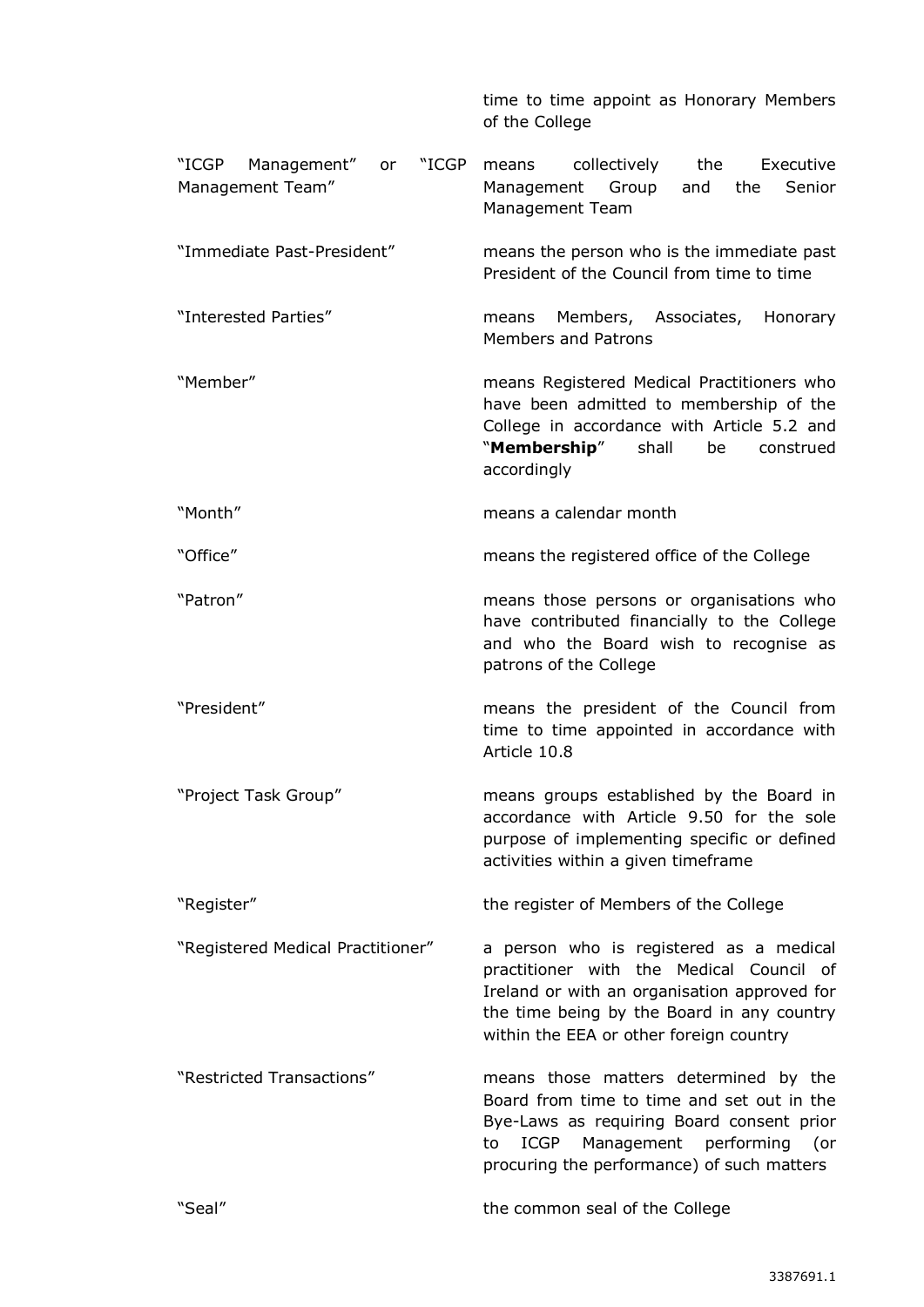| "Secretary"               | any person appointed to perform the duties<br>of the company secretary                                                                                                                                                                   |
|---------------------------|------------------------------------------------------------------------------------------------------------------------------------------------------------------------------------------------------------------------------------------|
| "Senior Management Team"  | means the group comprising the:                                                                                                                                                                                                          |
|                           | (i) Chief Executive Officer;<br>(ii) Chief Operating Officer; and<br>(iii) Medical Director,                                                                                                                                             |
|                           | (in this context, the term "Director" shall not<br>be deemed to mean that person is a<br>statutory director recognised as such in<br>accordance with the Acts)                                                                           |
| "Specific Interest Group" | means specific interest groups (with medical<br>and non-medical expertise) who the Board<br>determine will benefit the College and<br>General Practice and who the Board may<br>invite to propose nominees for appointment<br>to Council |
| "Standing Committees"     | means those committees set out in Article<br>9.41 or such other committees that the<br>Board from time to time determines shall be<br>established                                                                                        |
| "Terms of Reference"      | means, in relation to a Standing Committee,<br>the charter of rules and procedures as<br>determined by the Board from time to time<br>for the purpose of:                                                                                |
|                           | (a) defining its scope of activities; and                                                                                                                                                                                                |
|                           | performance<br>(b)<br>regulating its<br>and<br>governance                                                                                                                                                                                |
| "Trainee Associate"       | means a Registered Medical Practitioner who<br>undertaking an approved vocational<br>is<br>training programme in general practice<br>recognised by the College, but who is not a<br>Member                                               |
| "Vice-President"          | means the vice-president of the Council<br>from time to time appointed in accordance<br>with Article 10.6                                                                                                                                |

1.2 Expressions referring to writing shall, unless the contrary intention appears, include transmission by fax or email.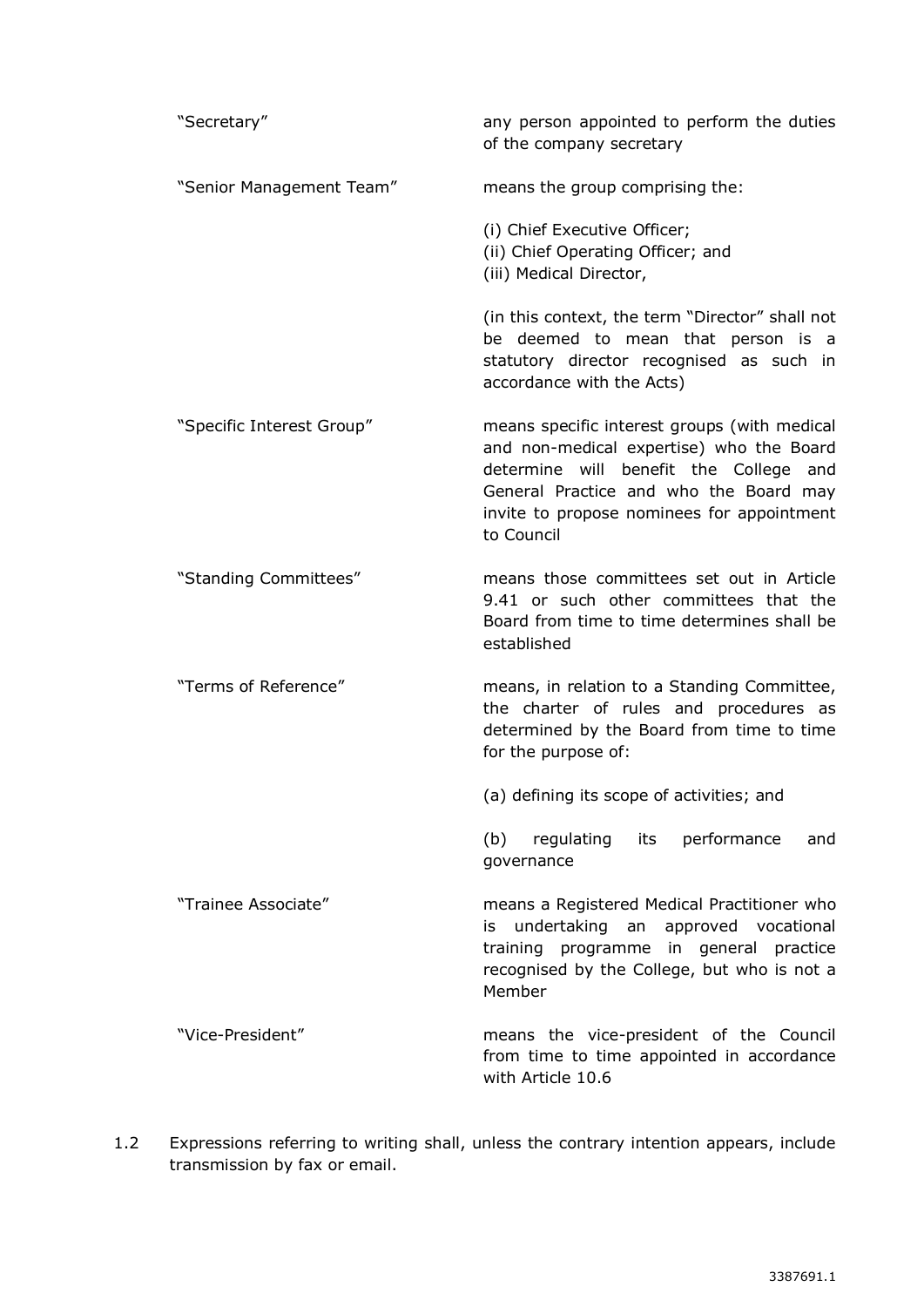- 1.3 The phrase "in good standing" means that the Member so designated has duly paid all fees and subscriptions due from him to the College from time to time.
- 1.4 Words importing the masculine gender only shall include the feminine gender.
- 1.5 Words importing the singular number only shall include the plural and vice versa.
- 1.6 Words importing persons shall include corporations.
- 1.7 Unless the contrary intention appears, words or expressions contained in these Articles shall bear the same meaning as in the Acts or any statutory modification thereof in force at the date at which these Articles become binding on the College.
- 1.8 Any reference to any statute, statutory provision or to any order or regulation shall be construed as a reference to that statute, provision, order or regulation as extended, modified, amended, replaced or re-enacted from time to time (whether before or after the date of these Articles) and all statutory instruments, regulations and orders from time to time made thereunder or deriving validity therefrom (whether before or after the date of these Articles).

# **2 NON-APPLICATION OF TABLE C**

The regulations contained in Table C in the first schedule to the Act shall not apply to the College.

## **3 PURPOSES**

The College is established for the purposes expressed in the Memorandum of Association.

## **4 AGREEMENT TO BE BOUND**

Every Member of the College shall be held to have agreed to be bound by the provisions of the Memorandum of Association, the Articles and the Bye-Laws and shall be bound to the best of his ability to further the objects and interests of the College and while in active general practice to undertake approved post-graduate study to comply with requirements from time to time determined and approved by the Board.

# **5 MEMBERSHIP AND INTERESTED PARTIES**

- 5.1 There shall be no limit to the maximum number of Members provided that there shall at all times be no less than 7 Members of the College.
- <span id="page-4-0"></span>5.2 The subscribers to the Memorandum of Association and such other persons as the Directors shall admit to Membership shall be Members of the College.
- 5.3 Rights of each classification of Interested Parties:
	- 5.3.1 Members in good standing shall be entitled to receive notice of all general meetings of the College, to attend, speak and to vote on any resolutions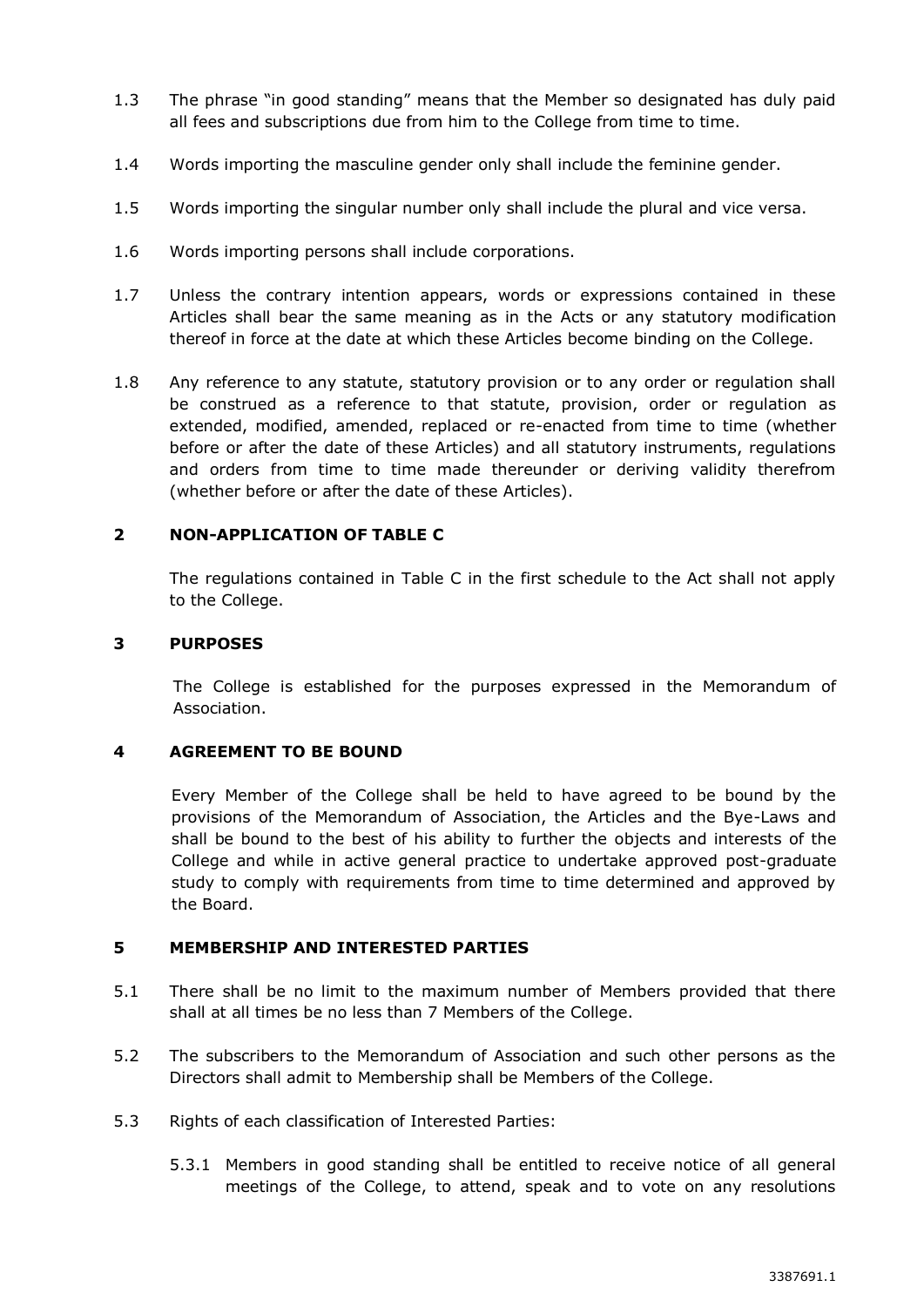proposed thereat. Each Member shall be entitled to one vote at general meetings;

- 5.3.2 Associates shall be entitled to receive notice of all general meetings of the College and to attend and speak at such meetings. Associates shall have no right to vote on any resolutions proposed at general meetings. Associates may not stand for election to the Council or the Board or hold any office in ICGP Management;
- 5.3.3 Honorary Members and Patrons may be invited to attend general meetings of the College at the discretion of the Board.
- 5.4 Subscription Fees: Each Member and Associate shall pay to the College an annual subscription fee which shall be due on 1 January in each year. At each annual general meeting, the Members shall vote on a subscription fee for Members and Associates (proposed in accordance with the Bye-Laws) for the following year which shall be subject to majority approval of the Members present.
- 5.5 Qualifications required of the respective classes of Membership, application procedures for Membership and application fees, reductions and exemptions from annual subscription fees of Members and persons applying for Membership shall be as set forth in the Bye-Laws.
- 5.6 Termination of Membership:

A Member or Associate shall cease to be a Member or Associate as the case may be in any of the following circumstances:

- 5.6.1 resignation in writing to the Board;
- 5.6.2 by default of payment of the annual subscription fee for a period of two years;
- 5.6.3 if that Member or Associate ceases to be a Registered Medical Practitioner unless the Board otherwise determines;
- 5.6.4 if that Member or Associate is struck off or suspended on grounds of professional misconduct from the General Register of Medical Practitioners; or
- 5.6.5 upon forfeiture for any reason of the status or qualification by virtue of which such Member qualified for Membership.

Unless the Board otherwise determines, any Member whose Membership ceases in accordance with this Article may only be re-elected as a Member once that Member has reapplied through the procedures set out in the Bye-Laws and has paid all outstanding subscription fees (if any) that may still be outstanding from their previous period of Membership.

## **6 GENERAL MEETINGS**

Location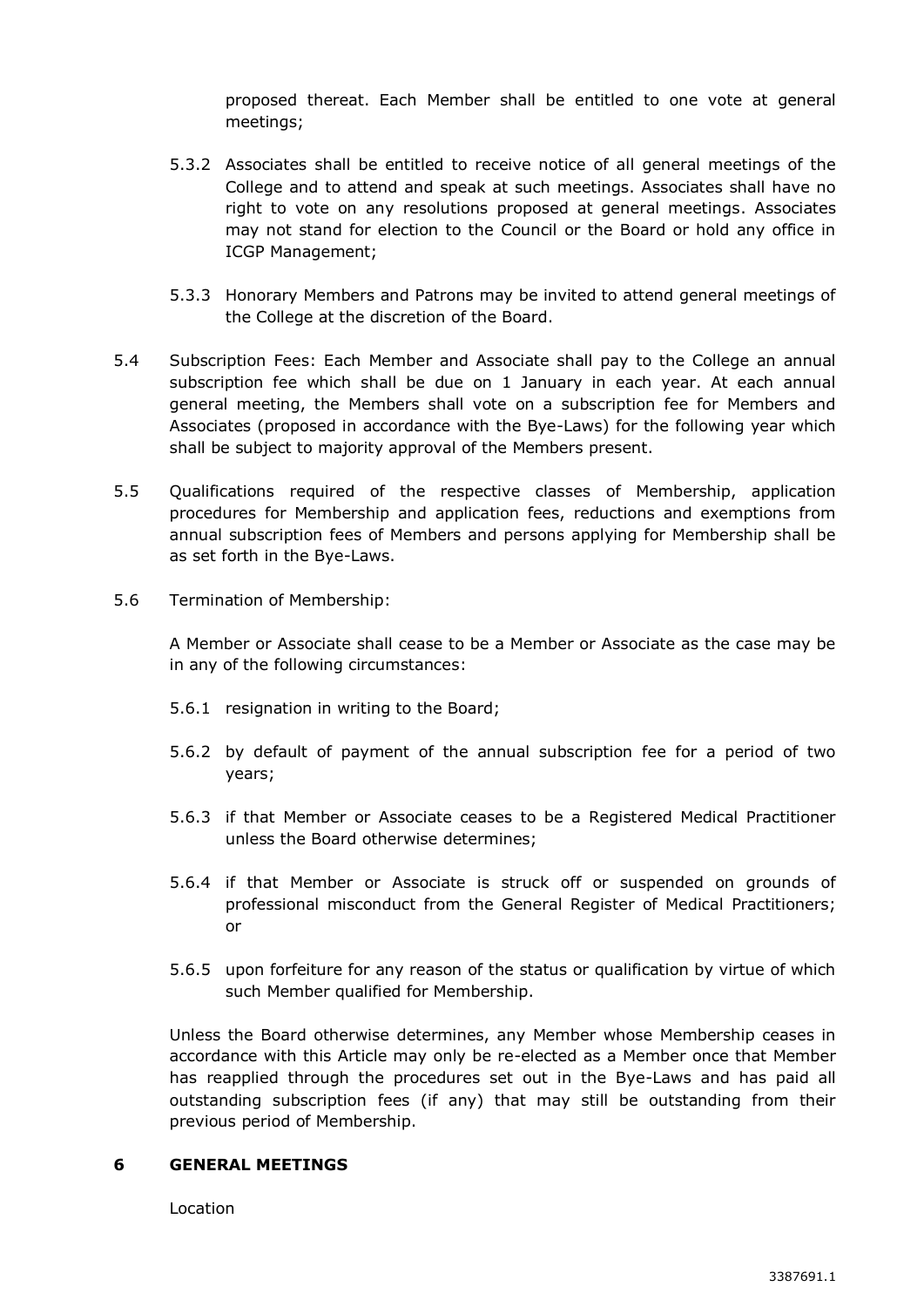6.1 All general meetings of the College shall be held in the State and shall be held at such time and at such place in the State as the Board shall appoint.

### Annual Meeting

6.2 The College shall in each year hold a general meeting as its annual general meeting in addition to any other meetings in that year and shall specify the meeting as such in the notices calling it; and not more than 15 months shall elapse between the date of one annual general meeting of the College and that of the next.

Extraordinary General Meetings

- 6.3 All general meetings other than annual general meetings shall be called extraordinary general meetings.
- 6.4 The Board may, whenever, it thinks fit, convene an extraordinary general meeting and extraordinary general meetings shall also be convened on such requisition, or in default, by such requisitionists, as provided by Section 132 of the Act (ie by not less than one tenth of the total number of all the Members of the College from time to time).

### **7 NOTICE OF GENERAL MEETINGS**

- 7.1 Subject to section 133 and 141 of the Act and Article [7.3,](#page-6-0) an annual general meeting and a meeting called for the passing of a special resolution shall be called by 21 days' notice in writing at the least, and a meeting of the College (other than an annual general meeting or a meeting for the passing of a special resolution) shall be called by 14 days' notice in writing at the least. The notice shall be exclusive of the day on which it is served or deemed to be served and of the day for which it is given and shall specify the place, the day and the hour of meeting and, in the case of special businesses, the general nature of that business and shall be given in the manner hereinafter mentioned, to such persons as are, under the Articles, entitled to receive such notices from the College.
- 7.2 The accidental omission to give notice of a meeting to, or the non-receipt of notice of a meeting by, any person entitled to receive notice shall not invalidate the proceedings at that meeting.
- <span id="page-6-0"></span>7.3 Notwithstanding any other Article, the Members may by special resolution amend, add to, or revoke any of the provisions of the Memorandum of Association or the Articles PROVIDED THAT notice of such resolutions shall have been proposed by not less than 10 Members of the College and which shall be circulated not less than 30 days prior to a general meeting properly convened and held in accordance with these Articles at which the proposed amendments are to be voted upon. An affirmative vote of at least three quarters of the Members present and voting at the meeting shall be required for adoption of amendments.

## **8 PROCEEDINGS AT GENERAL MEETINGS**

Special Business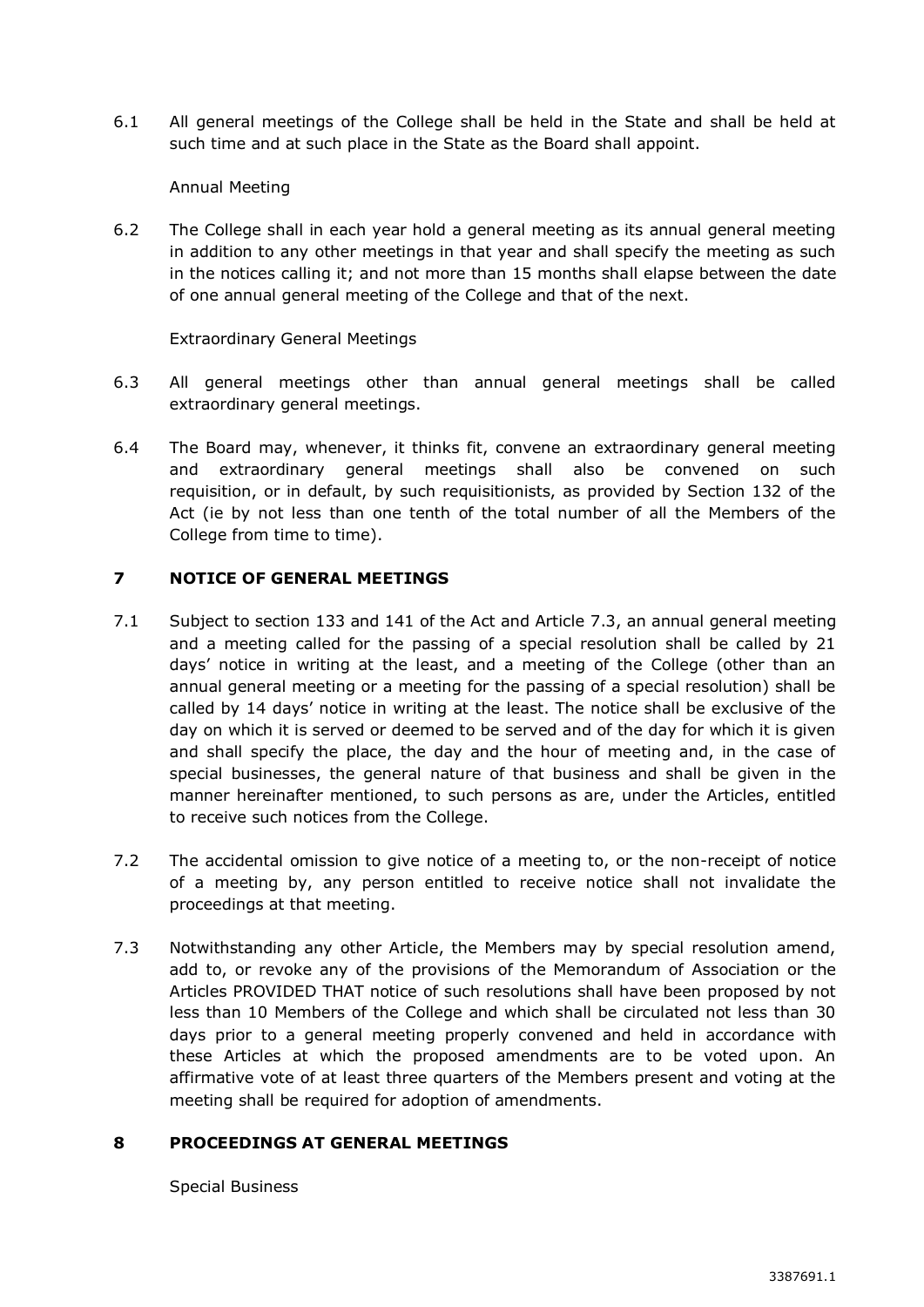- 8.1 All business shall be deemed special that is transacted at an extraordinary general meeting, and also all that is transacted at an annual general meeting with the exception of:
	- 8.1.1 reading, considering, and adopting the balance sheet and income and expenditure account and the report of the auditors thereon;
	- 8.1.2 reading, considering and adopting the annual report of the Board;
	- 8.1.3 the reappointment of the retiring auditors and the fixing of the remuneration of the auditors;
	- 8.1.4 announcing the appointment of the Vice-President, President and the Immediate Past-President;
	- 8.1.5 announcing the appointment of Faculty Representatives to Council;
	- 8.1.6 voting on the appointment of nominees as Non-Faculty Representative Council Members;
	- 8.1.7 announcing the nominees from Specific Interest Groups whose appointment to Council shall be voted upon at the first Council Meeting following the annual general meeting;
	- 8.1.8 announcing the retirement of Directors; and
	- 8.1.9 voting on proposed annual subscription fees for Members and Associates for the following year.

Quorum

8.2 No business shall be transacted at general meetings unless a quorum of Members is present at the time when the meeting proceeds to business. Fifty (50) Members, personally present, shall constitute a quorum except when a meeting is required to be adjourned by reason of the absence of a quorum, in which case the Members present at the adjourned meeting shall be a quorum.

#### Adjournment

- 8.3 If within half an hour from the time appointed for the meeting a quorum is not present, the meeting, if convened upon the requisition of Members, shall be dissolved; in any other case it shall stand adjourned to the same day in the next week at the same time and place, or to such other day and at such other time and place as the Directors may determine, and if at the adjourned meeting a quorum is not present within half an hour from the time appointed for the meeting, the Members present shall be a quorum.
- 8.4 The Chairman shall preside as chairman at every general meeting of the [College,](http://www.betterregulation.com/doc/4/430/#Companies_Act_1963_company) or if there is no such Chairman, or if he is not present within 15 minutes after the time appointed for the holding of the meeting or is unwilling to act, [the Directors](http://www.betterregulation.com/doc/4/419/#CA_1963_the_directors2) present shall elect one of its number to chair the meeting.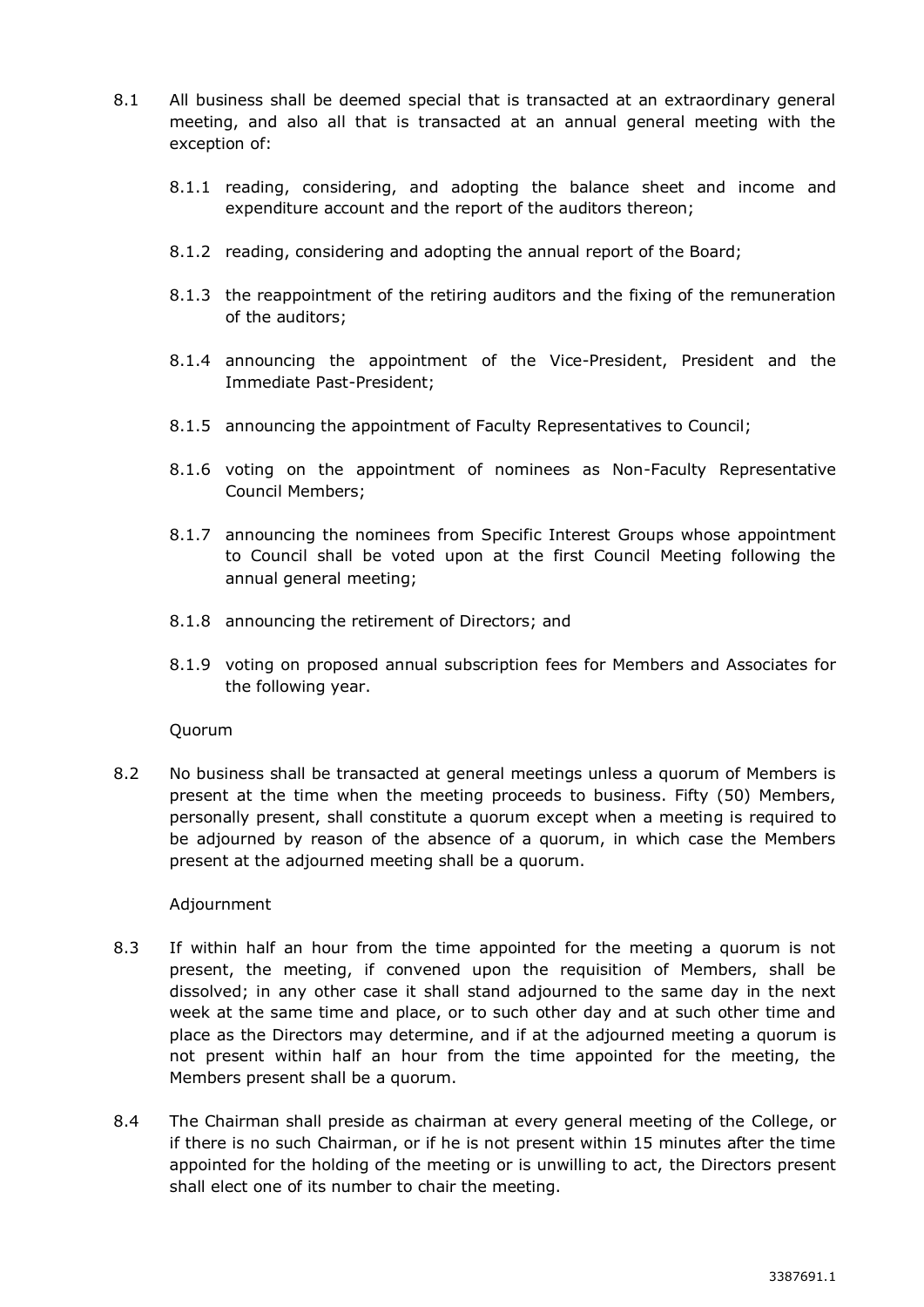- 8.5 If at any meeting no [Director](http://www.betterregulation.com/doc/4/430/#Companies_Act_1963_director) is willing to act as chairman or if no [Director](http://www.betterregulation.com/doc/4/430/#Companies_Act_1963_director) is present within 15 minutes after the time appointed for holding the meeting, the Members present shall choose one of their number to chair the meeting.
- 8.6 The chairman may with the consent of any meeting at which a quorum is present (and shall, if so directed by the meeting), adjourn the meeting from time to time and from place to place, but no business shall be transacted at any adjourned meeting other than the business left unfinished at the meeting from which the adjournment took place. When a meeting is adjourned for 30 days or more, notice of the adjourned meeting shall be given as in the case of an original meeting. Save as aforesaid, it shall not be necessary to give any notice of an adjournment or of the business to be transacted at an adjourned meeting.

## Conduct of Polls

- 8.7
- 8.7.1 At any general meeting a resolution put to the vote of the meeting shall be decided on a show of hands unless a poll is (before or on the declaration of the result of the show of hands) demanded:
	- (a) by the Chairman; or
	- (b) by at least eight Members present in person.
- 8.7.2 Unless a poll is demanded, a declaration by the Chairman that a resolution has, on a show of hands, been carried or carried unanimously or by a particular majority or lost, and an entry to that effect in the book containing the minutes of proceedings of the College shall be conclusive evidence of the fact without proof of the number or proportion of the votes recorded in favour of or against such resolution.
- 8.7.3 The demand for a poll may be withdrawn.
- 8.7.4 Except as provided below, if a poll is duly demanded it shall be taken in such manner as the chairman directs and the result of the poll shall be deemed to be the resolution of the meeting at which the poll was demanded.
- 8.7.5 Where there is an equality of votes, whether on a show of hands or on a poll, the chairman of the meeting at which the show of hands takes place or at which the poll is demanded, shall be entitled to a second or casting vote.
- 8.7.6 A poll demanded on the election of a chairman, or on a question of adjournment shall be taken forthwith. A poll demanded on any other questions shall be taken at such time as the chairman of the meeting directs, and any business other than that upon which a poll has been demanded may be proceeded with pending the taking of a poll.
- 8.7.7 Subject to section 141 of the Act, a resolution in writing signed by all the Members for the time being entitled to attend and vote on such resolution at a general meeting shall be as valid and effective for all purposes as if the resolution had been passed at a general meeting of the company duly convened and held, and if described as a special resolution shall be deemed to be a special resolution within the meaning of the Act.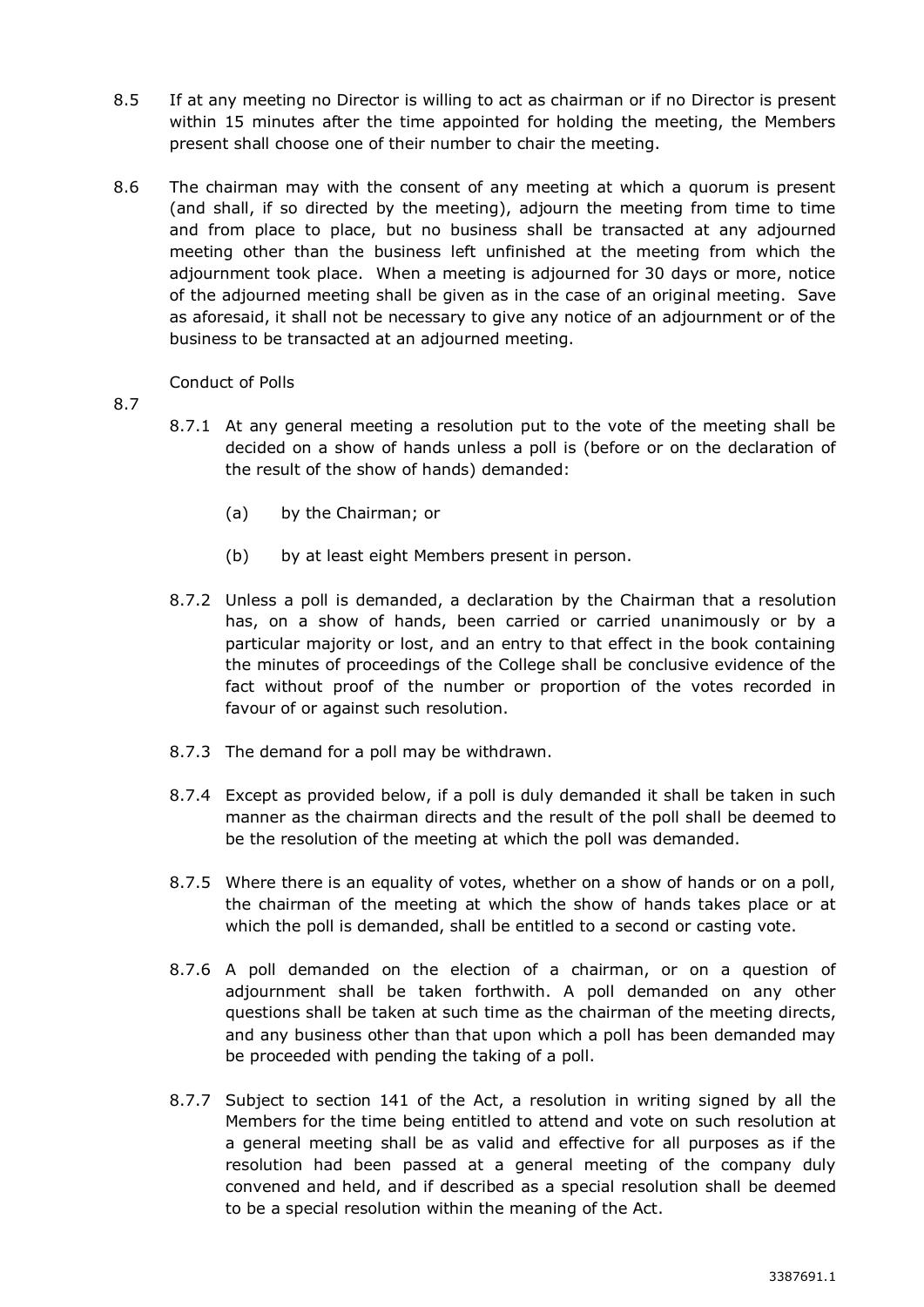## **9 THE BOARD**

## **Board Composition**

- <span id="page-9-2"></span>9.1 The number of Directors shall not be less than 11 or more than 14 and shall be comprised of:
	- 9.1.1 the President, the Vice-President and the Immediate Past-President;
	- 9.1.2 at least eight (8) Council Members elected to the Board in accordance with Article [9.5;](#page-9-0) and
	- 9.1.3 a maximum of two (2) external persons who are neither Members nor Registered Medical Practitioners in the specialty of General Practice appointed to the Board pursuant to Article [9.6](#page-9-1) ("**External Directors**").
- 9.2 The Board may invite such persons as it deems fit to attend and participate in Board meetings PROVIDED HOWEVER THAT such invitees shall not be entitled to vote on any matters thereat and shall leave any such meeting at the request of the Chairman where he deems, in his absolute discretion, that any matter for discussion is of sufficient importance as to request that some or all invitees be excused either permanently or temporarily.
- 9.3 The Senior Management Team and, such other members of ICGP Management as the Chief Executive Officer and/or Chairman may request, shall (save for exceptional circumstances) be in attendance at all Board meetings.

# **Appointment/Election to the Board**

- 9.4 The Vice-President, President and Immediate Past-President shall serve as Directors during their respective terms of office. Each person who is elected as Vice-President shall serve on the Board until such time as his or her year in office as Immediate Past-President ceases.
- <span id="page-9-0"></span>9.5 Subject to Article [9.1,](#page-9-2) there shall be at least eight (8) Council Members elected to the Board by Council (the "**Council Board Appointees**"). Council Members shall use an "electoral college" voting procedure for determining which Council Members shall be appointed to the Board in any given year. The President or, in his or her absence, the Vice-President shall preside over the voting of Council Members to the Board as Council Board Appointees which shall be carried out at all times in accordance with the Bye-Laws. The President (or Vice-President as the case may be) shall have authority to determine how the voting procedure is applied and how the Bye-Laws are interpreted in that respect and his decision shall be final and binding.
- <span id="page-9-1"></span>9.6 The Nominations Committee shall be responsible for identifying, interviewing and proposing up to a maximum of two external candidates to the Board for election as the External Directors. Such candidates must be external to the College and the medical profession generally. The Nominations Committee, in deciding on the suitability for such additional persons for election to the Board, shall ensure that any candidate shall have sufficient expertise in one or more of the following vocations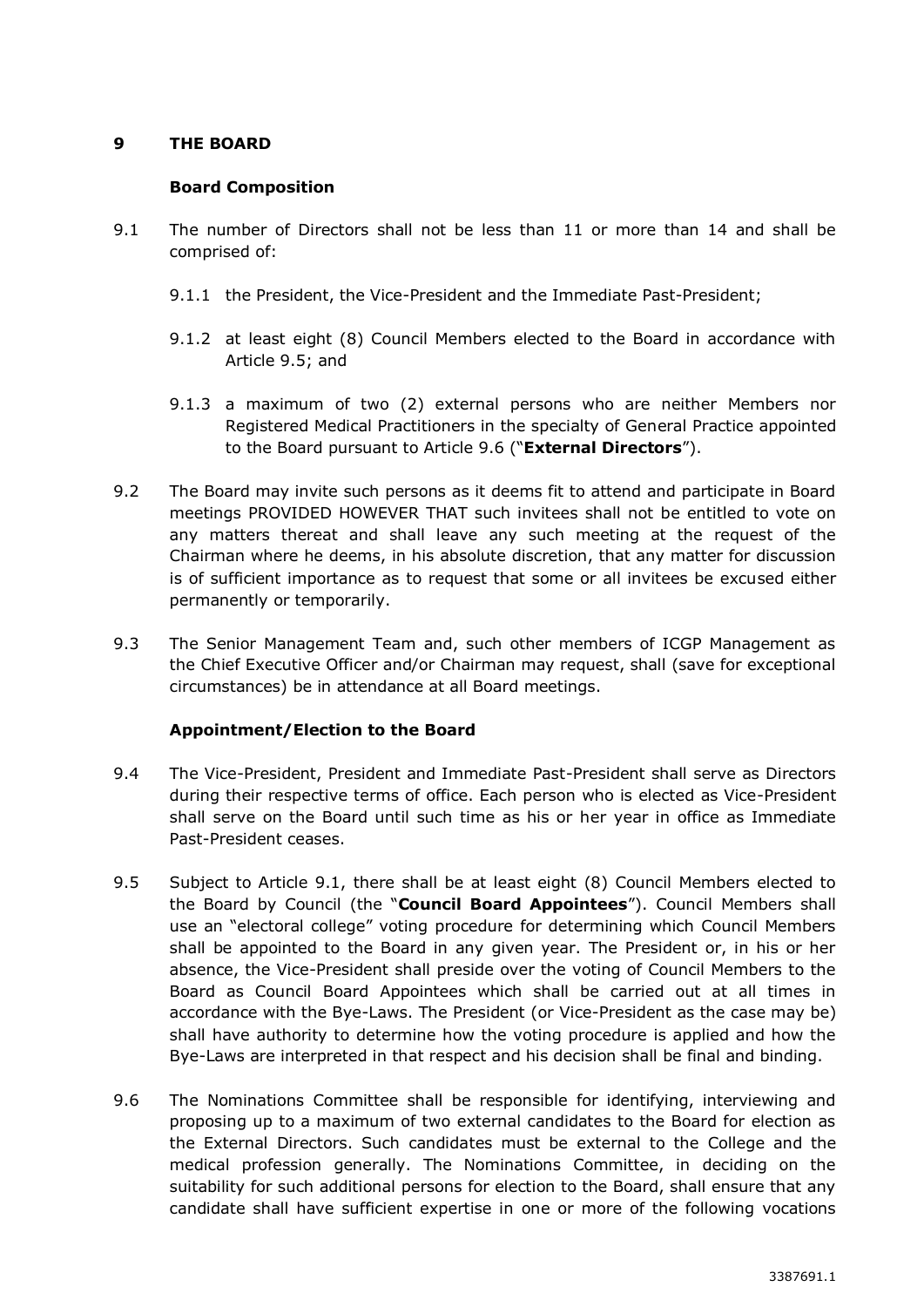(health policy or academia, finance, legal, HR, project management). If the Board by majority approves of any proposed candidate, that candidate will be appointed to the Board as an External Director. If the Board votes against appointing such nominee to the Board, the Nominations Committee shall seek to identify other candidates for proposal to the Board to fill any such vacancy.

#### **Borrowing Powers**

9.7 The Directors may exercise all the powers of the College to borrow money and to mortgage or charge its undertaking and property or any part thereof, and to issue debentures, debenture stock and other securities, whether outright or as security for any debt, liability or obligation of the College or of any third party.

### **Powers and Duties of Directors**

- 9.8 A Director shall not be entitled to remuneration for services rendered to the College but may be paid expenses properly incurred in connection with the business of the College.
- 9.9 Subject to Articles [9.10](#page-10-0) and [9.11,](#page-11-0) the ultimate decision making body of the College shall be the Board which shall have the following core functions:
	- 9.9.1 in conjunction with the Senior Management Team and in consultation with Council, determining the strategic direction of the College;
	- 9.9.2 reviewing, approving and monitoring the implementation of strategic and business plans for the College and designating the relevant power and authority to Standing Committees and Project Task Groups for this purpose;
	- 9.9.3 ensuring adequate resources are in place to enable the College to continue its day to day business, and to ensure the ICGP Management Team are utilizing resources in an efficient and effective manner for this purpose;
	- 9.9.4 overseeing the appointment of the Chief Executive Officer and, in conjunction with the Chief Executive Officer, the appointment of other members of the ICGP Management Team;
	- 9.9.5 determining and reviewing the Chief Executive Officer's remuneration;
	- 9.9.6 monitoring legal and policy compliance in conjunction with the Senior Management Team and the relevant Standing Committees.
- <span id="page-10-0"></span>9.10 The Board may delegate the management and day to day running of the business of the College to ICGP Management who may pay all expenses incurred in promoting and registering the College, and may exercise all such powers of the College as are not by the Acts or by these Articles required to be exercised by the College in general meeting, subject nevertheless to:
	- 9.10.1 the provisions of the Acts and these Articles;
	- 9.10.2 to such directions, being not inconsistent with the aforesaid provisions, as may be given by the College in general meeting (but no direction given by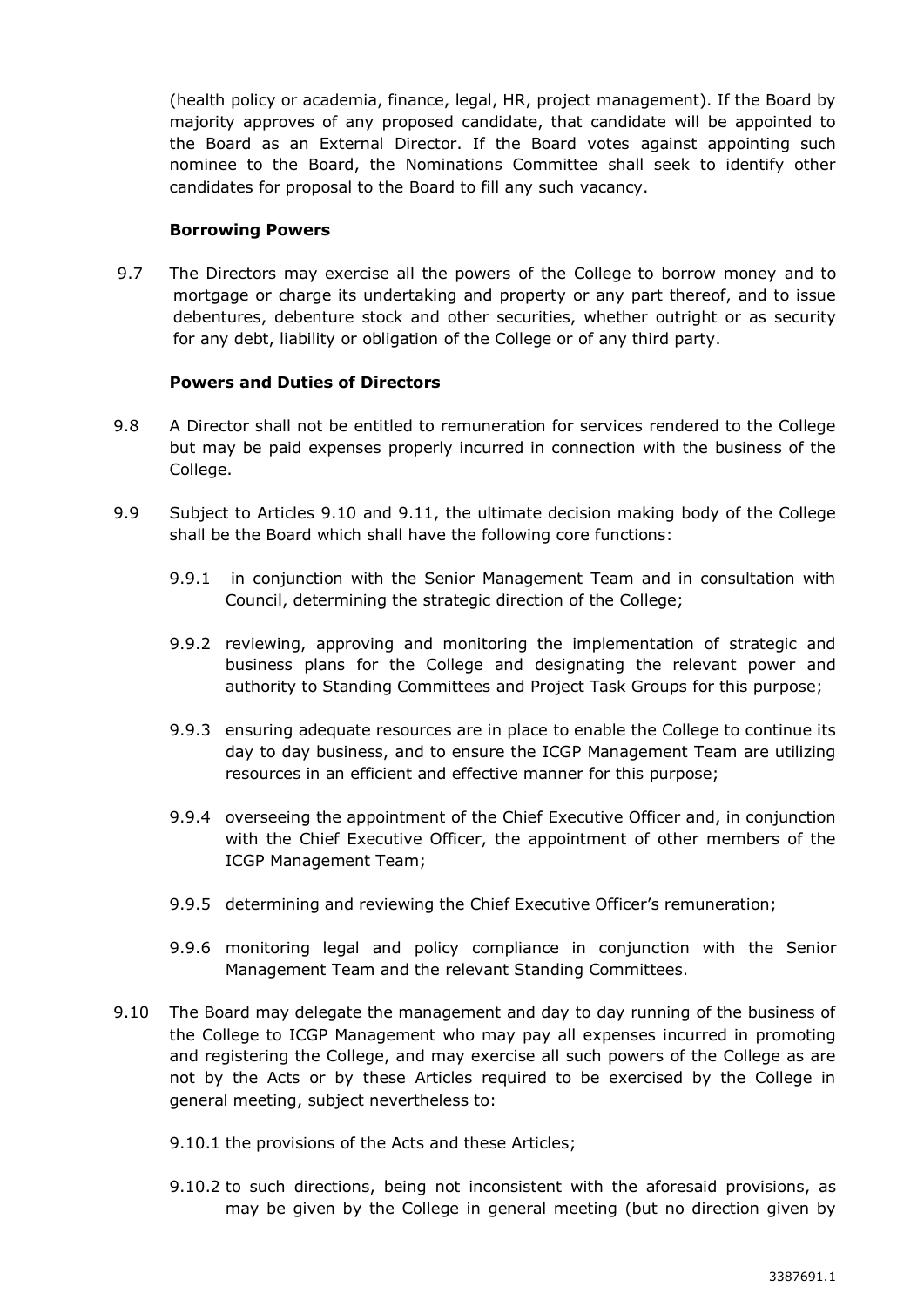the College in general meeting shall invalidate any prior act of the Board or ICGP Management which would have been valid had the direction not been given); and

- 9.10.3 ICGP Management obtaining the prior consent of the Board before carrying out or performing any Restricted Transactions (or procuring any of the foregoing).
- <span id="page-11-0"></span>9.11 The Board shall account to the Council at each annual general meeting and, at the request of the Council, at certain Council meetings, for any decisions or actions the Board, ICGP Management Team or any Standing Committee or Project Task Group has taken (including consent to any Restricted Transactions). The Council may if it so determines (and if possible to do so) request that any decisions or actions taken by the Board be reversed, amended, approved or implemented and the Board shall be bound to follow such directions. For these purposes, the Board shall provide Council, in advance of each annual general meeting, with a report of its activities for the previous year.
- 9.12 The Directors may from time to time and at any time by power of attorney appoint any company, firm or person or body of persons, whether nominated directly or indirectly by the Directors, to be the attorney or attorneys of the College for such purposes and with such powers, authorities and discretions (not exceeding those vested in or exercisable by the Directors under these Articles) and for such period and subject to such conditions as they may think fit, and any such powers of attorney may contain such provisions for the protection and convenience of persons dealing with any such attorney as the Directors may think fit, and may also authorise any such attorney to delegate all or any of the powers, authorities and discretions vested in him.
- 9.13 All cheques, promissory notes, drafts, bills of exchange and other negotiable instruments, and all receipts for moneys paid to the College, shall be signed, drawn, accepted, endorsed or otherwise executed, as the case may be, by such person or persons and in such manner as the Directors shall from time to time by resolution determine.
- 9.14 Any Director, or member of Senior Management if the Board so resolve for this purpose, shall have the power to authenticate any documents affecting the constitution of the College, and any resolutions passed by the College or the Board, and any books, records, documents and accounts related to the affairs of the College, and to certify copies thereof or extracts therefrom as true copies and extracts.
- 9.15 A document purporting to be a copy of a resolution of the Board, or an extract from the minutes of a meeting of the Board, which is certified as such in accordance with the foregoing provisions will be conclusive evidence in favour of all persons dealing with the College, upon the fate thereof, that such resolution has been duly passed, or as the case may be, that such extract is true and accurate record of the duly constituted meeting of the Board.
- 9.16 The Board shall cause minutes to be made in books to be provided for the purpose of recording: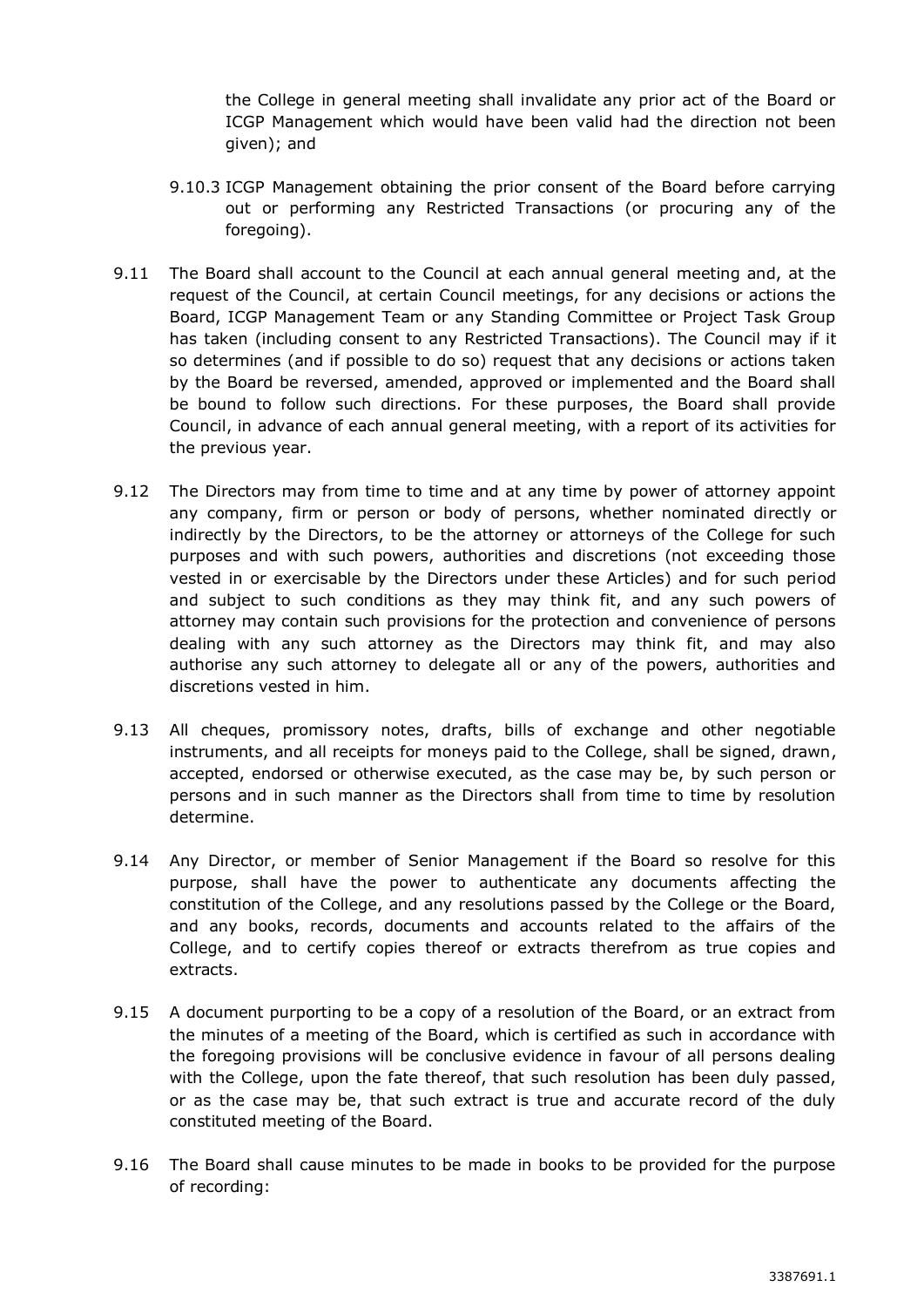- 9.16.1 all appointments of officers made by the Board;
- 9.16.2 the names of the Directors and all other attendees present at each meeting of the Board; and
- 9.16.3 all resolutions and proceedings at all meetings of the College and of the Board.
- 9.17 The Board shall maintain the statutory books of the College in accordance with its requirements under the Acts.
- 9.18 Bye-Laws may be adopted, amended or rescinded by the Board for governing the admission and expulsion of Members, determining the Restricted Transactions to which ICGP Management requires the consent of the Board to perform, the method of electing and appointing its Members and officers, the holding of meetings of the Members and of the Board and generally for the management of the business, affairs and governance of the College. These Bye-Laws may be passed by the Board subject to approval by a majority of the Members at general meetings. When passed subject to approval, the Bye-Laws shall indicate when they will become effective provided that no regulation shall be made under this Article which would amount to such an alteration of these Articles as would only be made by special resolution passed in accordance with the Act.

### **Disqualification**

- 9.19 The office of director shall be automatically vacated if the Director:
	- 9.19.1 without the consent of the College in general meeting holds any other office or place of profit under the College; or
	- 9.19.2 is adjudged bankrupt in the State or in Northern Ireland or Great Britain or makes any arrangement or composition with his creditors generally; or
	- 9.19.3 is disqualified from acting as director; or
	- 9.19.4 becomes of unsound mind; or
	- 9.19.5 resigns his office by notice in writing to the College; or
	- 9.19.6 ceases to be a Member for whatever reason (including for non-payment of subscription fees); or
	- 9.19.7 is struck off or suspended from the General Register of Medical Practitioners (or such other similar body as the Board may determined); or
	- 9.19.8 is convicted of an indictable offence unless the Directors otherwise determine; or
	- 9.19.9 is directly or indirectly interested in any contract with the College and fails to declare the nature of his interest in the manner required by section 194 of the Companies Act 1963 as amended by section 47(3) of the Companies Act 1990.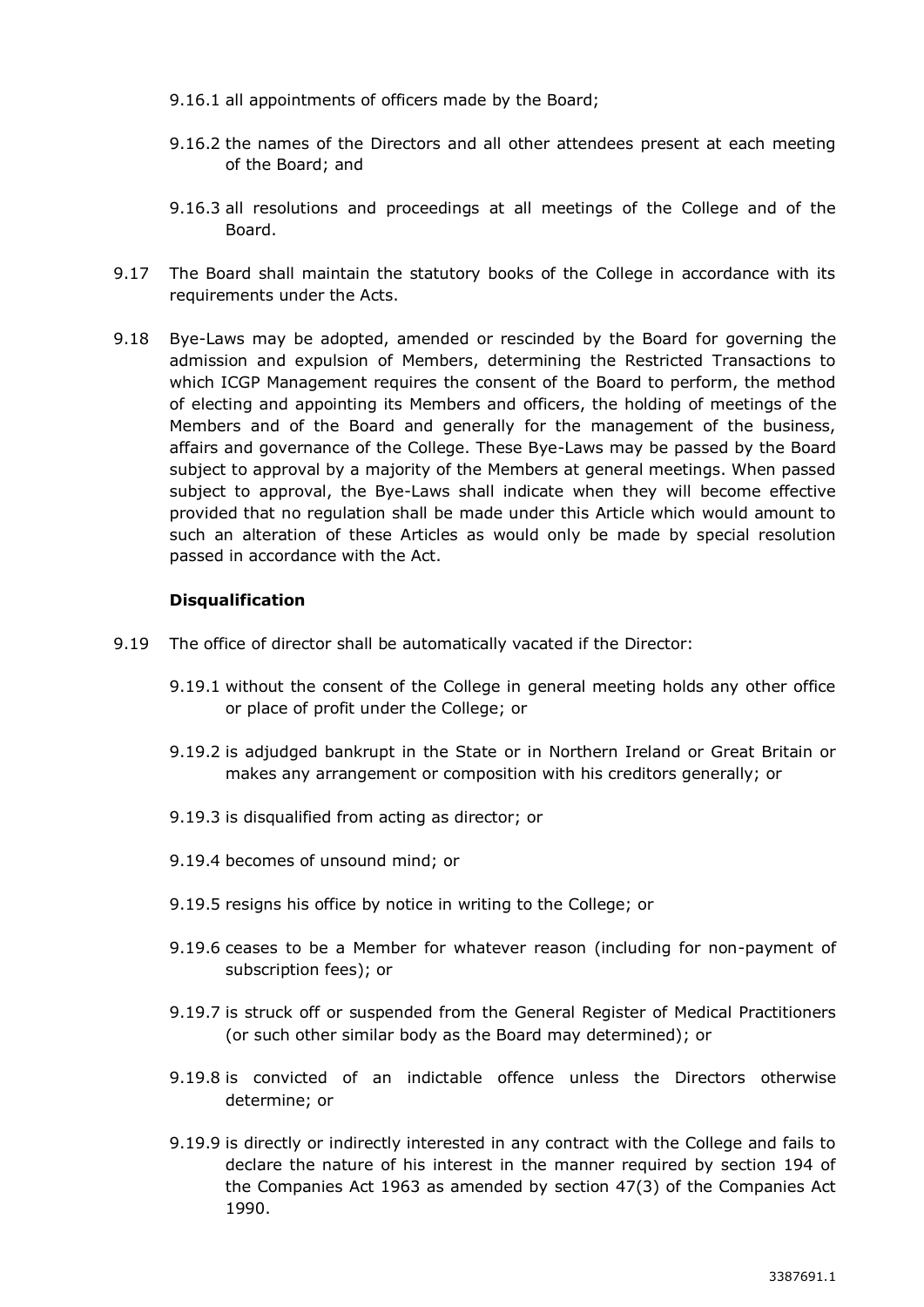### **Voting on Contracts**

9.20 A Director may not vote in respect of any contract in which he is interested or any matter arising thereout.

### **Tenure/Rotation**

First Directors/First Board

- <span id="page-13-0"></span>9.21 At the date of adoption of these Articles ("**Date of Adoption**"), the first Board (the "**First Board**") shall be comprised of those persons elected to the Executive at the Council Meeting immediately following the annual general meeting of the College prior to the Date of Adoption (including the President, Vice-President, Immediate Past-President and eleven (11) Council Board Appointees) (the "**First Directors**").
- <span id="page-13-3"></span><span id="page-13-2"></span><span id="page-13-1"></span>9.22 At each of the first three annual general meetings following the Date of Adoption, one third of the First Board (or as near thereto rounding down) shall retire from office. For these purposes, the Directors required to retire:
	- 9.22.1 at the first annual general meeting following the Date of Adoption, shall be the Immediate Past-President and thereafter determined by lot unless otherwise agreed between themselves (save for the Vice-President, President and Chairman who shall not be required to retire);
	- 9.22.2 at the second annual general meeting following the Date of Adoption, shall be the then Immediate Past-President and such other First Directors as determined by lot unless otherwise agreed between themselves (save for the then Vice-President, the then President and the Chairman who shall not be required to retire); and
	- 9.22.3 at the third annual general meeting following the Date of Adoption, the remaining First Directors (including the Chairman and the then Immediate Past-President) who have not yet retired in accordance with Articles [9.22.1](#page-13-1) and [9.22.2.](#page-13-2)
- <span id="page-13-5"></span>9.23 Any retiring First Directors shall be eligible for re-election and if re-elected shall be deemed to be serving their second Term.

Term of Office and Retirement

- 9.24 Save for Article [9.22,](#page-13-3) Article [9.25](#page-13-4) or if a Director resigns or is removed from office, the office of Director shall be for a three year term (the "**Term**") and the Directors may serve for two consecutive Terms (for these purposes, any of the First Directors who retire after one or two years shall be deemed to have served their first Term).
- <span id="page-13-4"></span>9.25 Any External Directors who are appointed to the Board otherwise than at an annual general meeting shall be deemed (for the purpose of determining the length of their Term only and for no other purpose) to have commenced their Term from the date of the annual general meeting immediately preceding their appointment.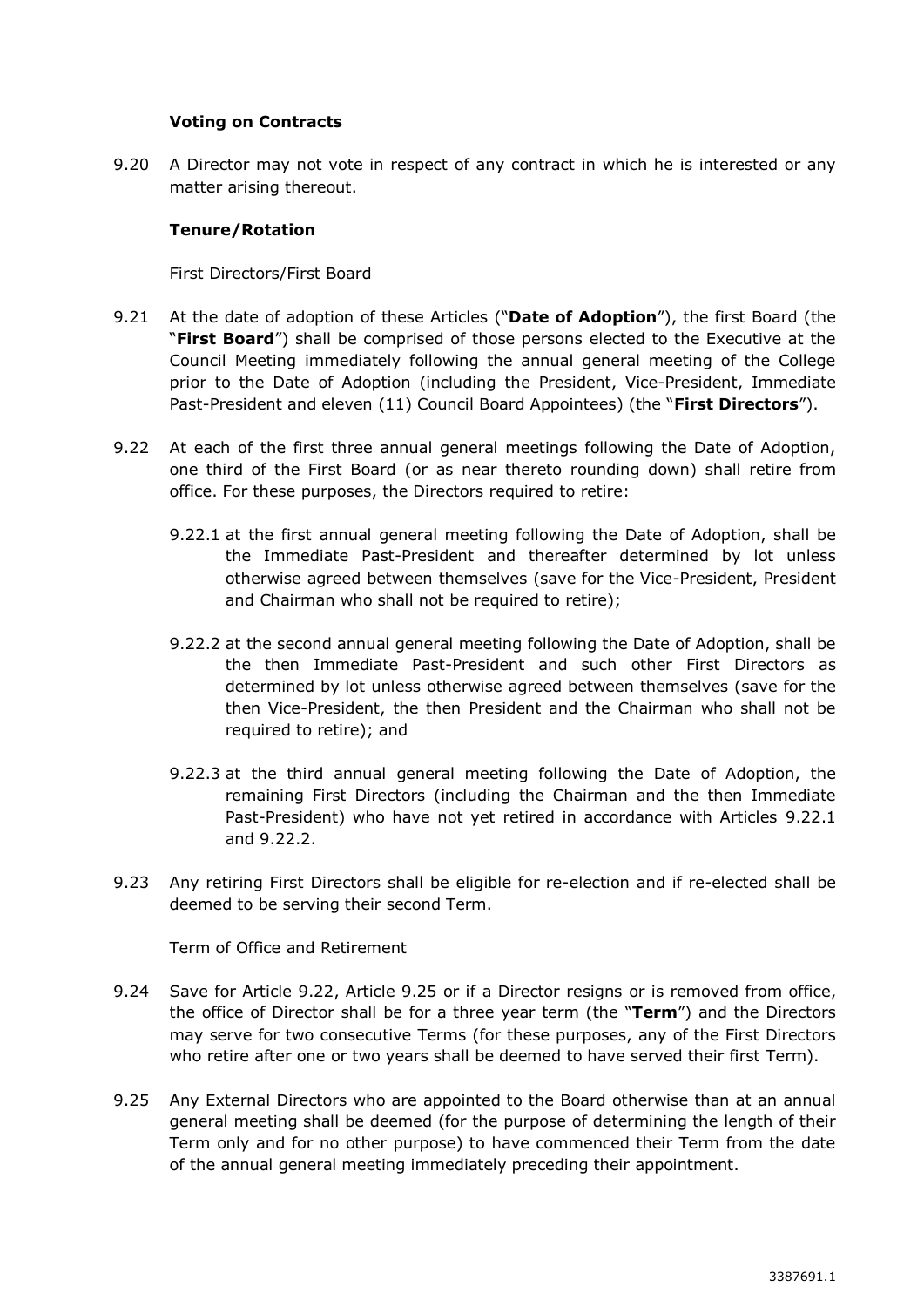- 9.26 At the fourth annual general meeting following the Date of Adoption and in every subsequent annual general meeting, the outgoing Immediate Past-President and each of the Directors who have been in office for a full Term shall retire from office.
- 9.27 All retiring Directors (including the First Directors in accordance with Article [9.23\)](#page-13-5) shall be eligible for re-election for a second Term provided that no Director may serve for more than two consecutive Terms. Any Director who has served two consecutive Terms in office shall only be eligible for re-election to the Board once no less than three years have elapsed since that Director's retirement following the second of such Terms.
- 9.28 The Council shall appoint such number of Council Board Appointees to fill any office vacated by a retiring Council Board Appointee, or in default, the retiring Council Board Appointee shall, if offering himself for re-election, be deemed to have been re-elected (subject to these Articles), unless at such meeting it is expressly resolved not to fill such vacated office.
- 9.29 As soon as reasonably practical after the retirement of an External Director, the Nominations Committee shall identify and propose candidates to the Board to fill the office vacated by the retiring External Director. If the Nominations Committee fail to identify a suitable replacement, or, if when retiring the External Director offers himself for re-election and his re-election is approved by a majority of the Board, such External Director shall be deemed to have been re-elected (subject to these Articles).
- 9.30 No person other than a [Director](http://www.betterregulation.com/doc/4/430/#Companies_Act_1963_director) retiring at the meeting shall, unless recommended by [the Directors](http://www.betterregulation.com/doc/4/419/#CA_1963_the_directors2) or the Nominations Committee, be eligible for election to [the office](http://www.betterregulation.com/doc/4/419/#CA_1963_the_office2) of [Director](http://www.betterregulation.com/doc/4/430/#Companies_Act_1963_director) at any general meeting.
- 9.31 The College may from time to time by ordinary resolution increase or reduce the number of Directors.
- 9.32 The College by ordinary resolution of which extended notice has been given in accordance with section 142 of the Act, or a majority of the Board, may remove any Director before the expiration of his Term, notwithstanding anything in these Articles or in any agreement between the College and such Director.
- 9.33 If a Director is removed or retires from office prior to expiry of that Director's Term and:
	- (i) that Director is an External Director, the Nominations Committee shall identify candidates for proposal to the Board; or
	- (ii) that Director was a Council Board Appointee (or Vice-President, President or Immediate Past-President), then Council shall convene a meeting for the purpose of appointing another Council Board Appointee,

in each case, for the purpose of filling the vacancy, as soon as reasonably practicable following such removal or retirement. Any Director appointed in accordance with this Article, shall (for the purpose of determining the length of their Term only and for no other purpose) be deemed to have commenced their Term at the annual general meeting immediately preceding their appointment.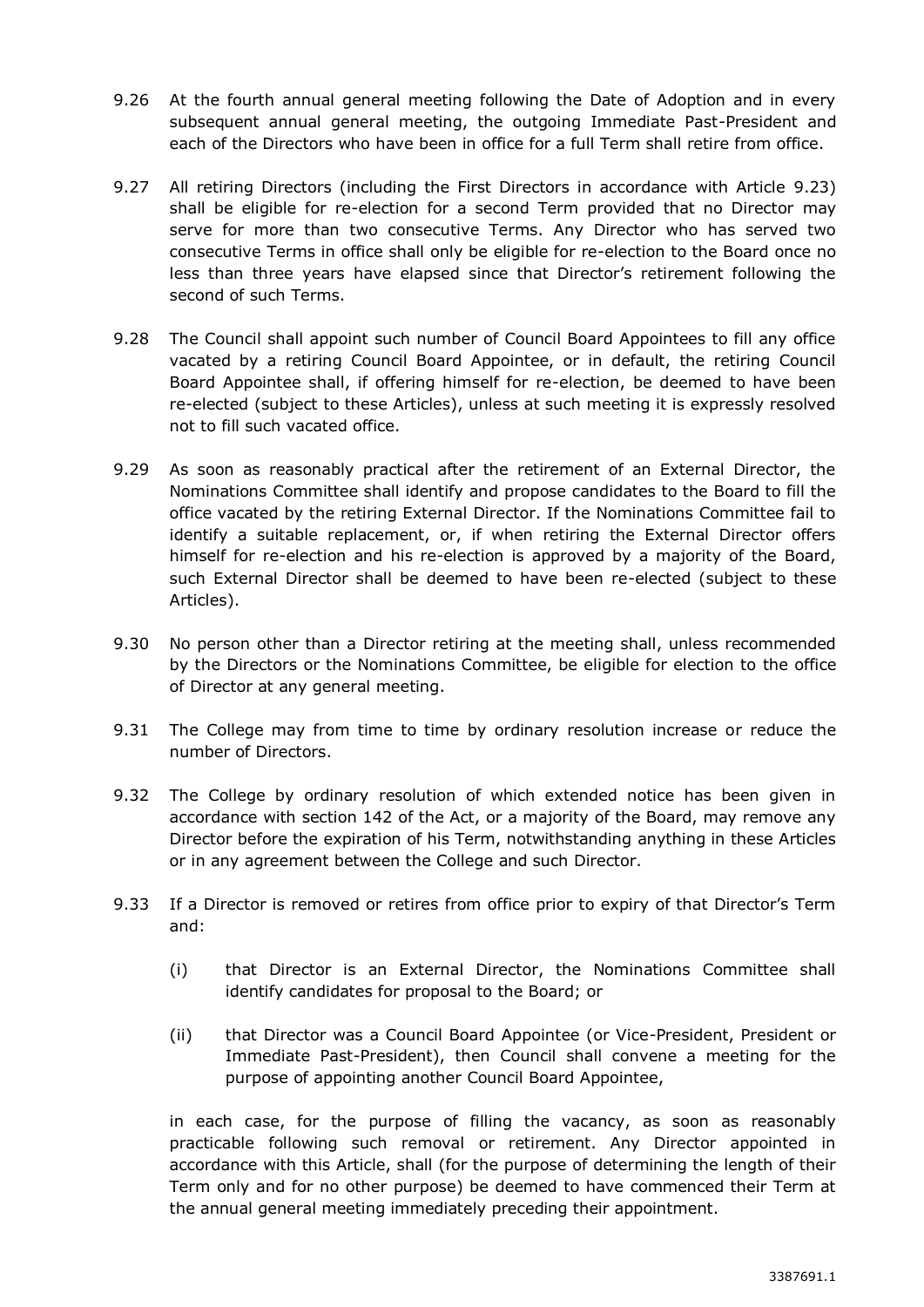#### **Proceedings of Directors.**

- 9.34 The Directors may meet together for the despatch of business, adjourn and otherwise regulate their meetings as they think fit. Save as otherwise set out in these Articles, questions arising at any meeting shall be decided by a majority of votes. Where there is an equality of votes, the Chairman shall have a second or casting vote. A Director may, and the Secretary on the requisition of a Director shall, at any time summon a meeting of the Directors. If the Directors so resolve it shall not be necessary to give notice of a meeting of Directors to any Director who being resident in the State is for the time being absent from the State.
- 9.35 The quorum necessary for the transaction of the business of the Directors may be fixed by the Directors and unless so fixed shall be 7. Notwithstanding this, Board meetings shall not proceed unless:
	- 9.35.1 the Chief Executive Officer is present (it being recognised that the Chief Executive Officer is not a Director and shall not be counted as one of the 7 Directors required to be present to form a quorum); and
	- 9.35.2 the 7 Directors present includes either the President or the Chairman.
- 9.36 Contemporaneous linking by telecommunications

Only in exceptional and/or extraordinary circumstances (where the matters to be discussed at a Board meeting are of such critical importance that the meeting cannot reasonably be postponed or delayed) shall the following provisions apply. For these purposes, the Chairman shall have sole discretion to determine whether such circumstances exist:

- (i) the contemporaneous linking together by telephone or other means of audio or visual communication of a number of Directors not less than the quorum shall be deemed to constitute a meeting of the Board or committee of Directors (as the case may be), and all the provisions in these Articles as to Board or committee meetings of the Directors shall apply to such meetings.
- (ii) each of the Directors taking part in the meeting must be able to hear each of the other Directors taking part.
- (iii) at the commencement of the meeting each Director must acknowledge his presence and that he accepts that the conversation shall be deemed to be a meeting of the Board or committee of Directors (as the case may be).
- (iv) a Director may not cease to take part in the meeting by disconnecting his telephone or other means of communication unless he has previously obtained the express consent of the chairman of the meeting, and a Director shall be conclusively presumed to have been present and to have formed part of the quorum at all times during the meeting unless he has previously obtained the express consent of the chairman of the meeting to leave the meeting as aforesaid.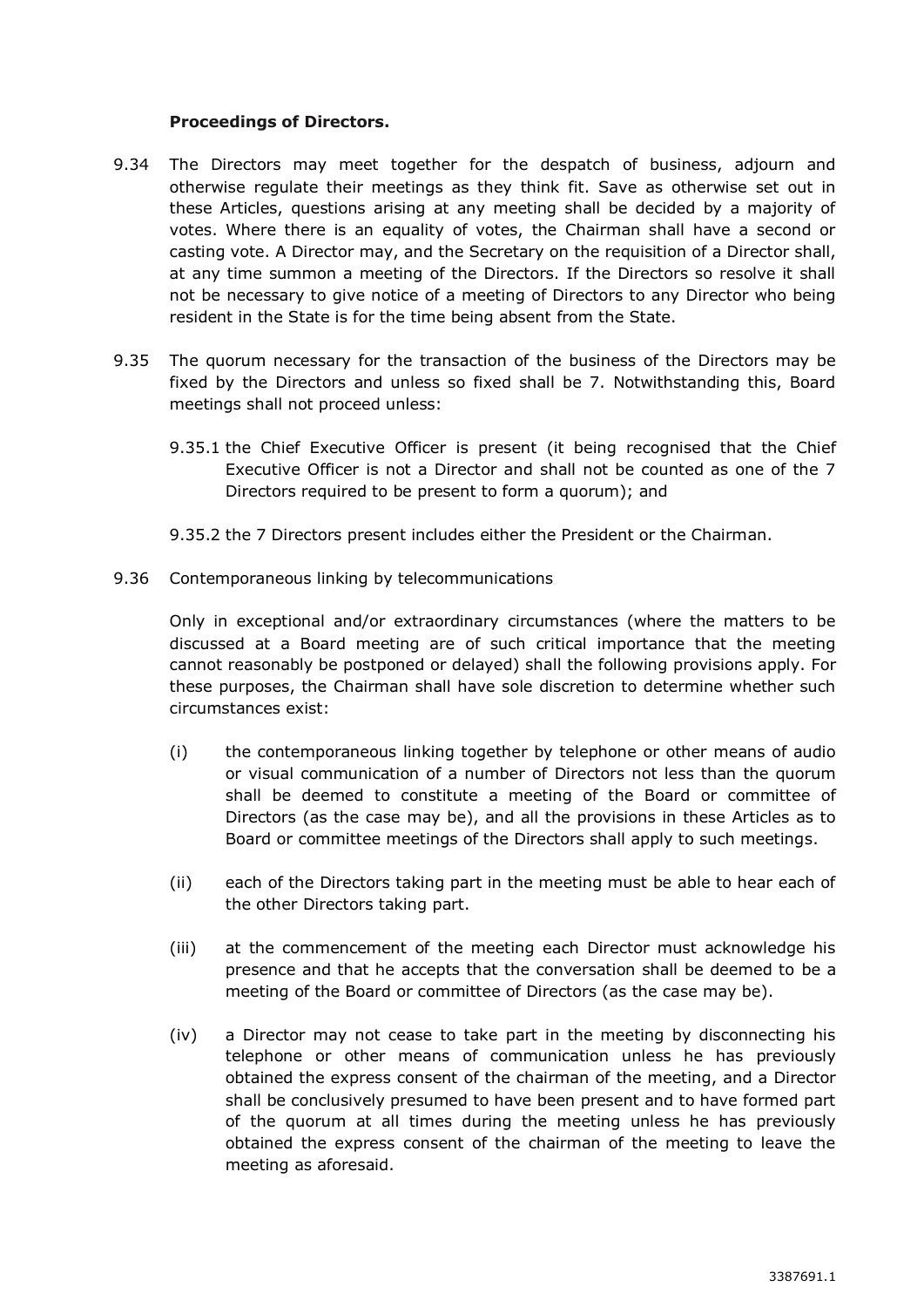- (v) a minute of the proceedings at such meeting by telephone or other means of communication shall be sufficient evidence of such proceedings and of the observance of all necessary formalities if certified as a correct minute by the chairman of the meeting
- 9.37 The continuing Directors may act notwithstanding any vacancy in their number but, if and so long as their number is reduced below the number fixed by or pursuant to these Articles of the College as the necessary quorum of Directors, the continuing Directors or Director may act for the purpose of increasing the number of Directors to that number or of summoning a general meeting of the College, but for no other purpose.
- 9.38 The Directors shall, at the first meeting following the retirement or departure of the previous Chairman (or, in respect of the First Board, following the Date of Adoption), elect a chairman of the Board and determine the period for which he is to hold office. Only Directors who are Members may stand for election as Chairman and the procedure for electing the Chairman shall be carried out in accordance with the Bye-Laws. Those Directors who are not Members shall be entitled to vote in the election to appoint the Chairman.
- 9.39 If at any meeting the Chairman is not present within 15 minutes after the time appointed for holding the same (or if no Chairman has yet been appointed), the Directors present may choose one of their number to be chairman of the meeting.
- 9.40 A resolution in writing, signed by all the Directors for the time being entitled to receive notice of a meeting of the Directors, shall be as valid as if it had been passed at a meeting of the Directors duly convened and held.

## **Standing Committees and Project Task Groups**

- <span id="page-16-0"></span>9.41 After the Date of Adoption, the Directors shall ensure that the following Standing Committees have been established to achieve, *inter alia*, the following general objectives:
	- (i) Finance Committee: to oversee the efficient financial management of the College;
	- (ii) Education Governance Committee: to promote, encourage and recognise the educational development of Members and participants in the College's educational programmes;
	- (iii) Research Committee: to promote and encourage worthwhile research in general practice;
	- (iv) Membership Services Committee: to encourage, foster and co-ordinate Membership growth, participation and activity at Faculty level;
	- (v) Postgraduate Training Committee: to oversee basic and higher training, trainee placement, job recognition and accreditation;
	- (vi) Quality and Standards Committee: to develop and implement appropriate standards and quality measure for general practitioners and patients;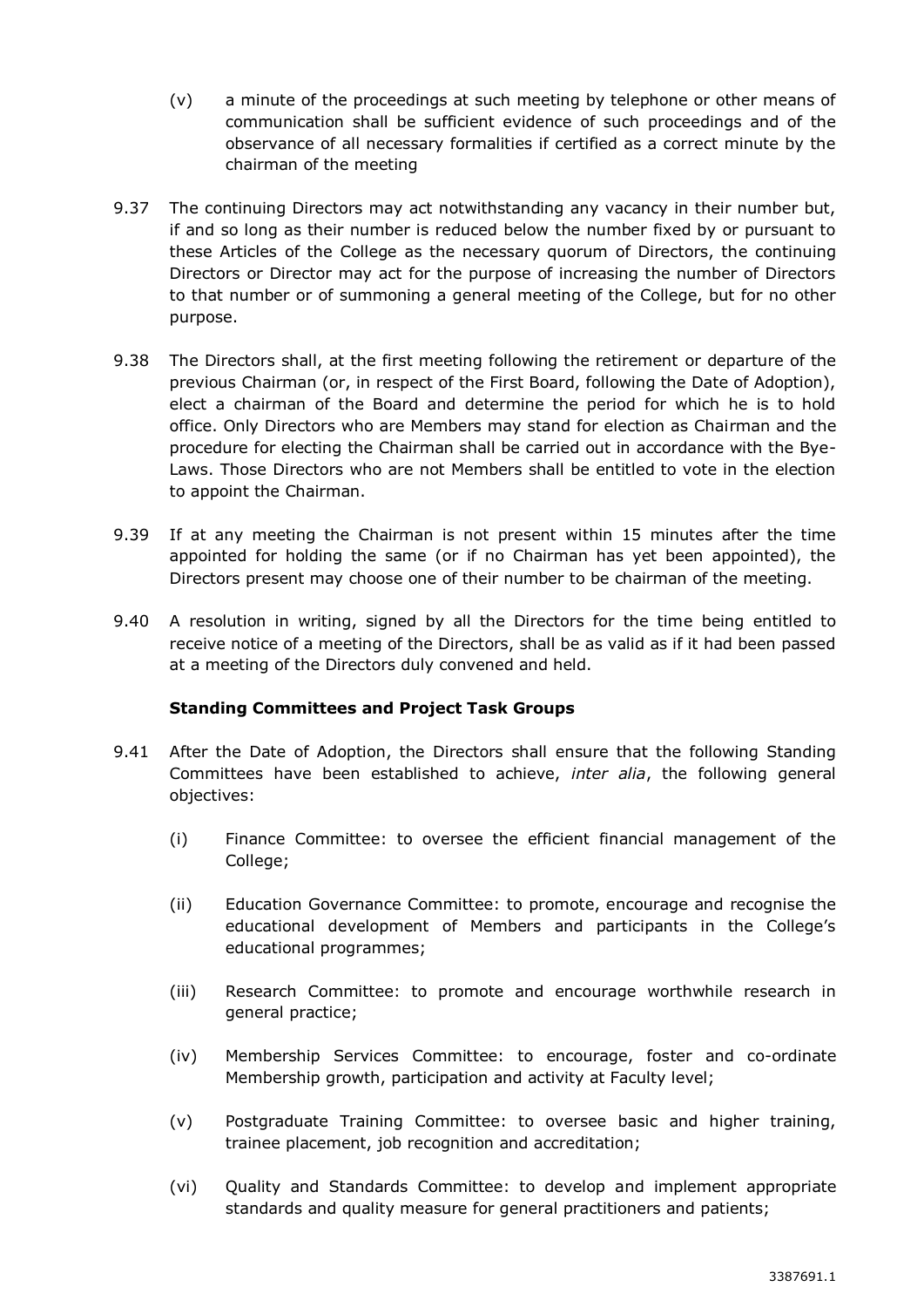- (vii) Communications Committee: for determining and overseeing the College's communication policies and practices with internal and external stakeholders;
- (viii) Audit Committee: to oversee risk management, financial management practices, internal control mechanisms and regulatory compliance and to develop and implement procedures for improvement in these areas; and
- (ix) Nominations Committee: to identify, interview and select external candidates for Board, Council and Standing Committee appointments.
- 9.42 Thereafter, the Board may from time to time as it sees fit increase or decrease the number of Standing Committees and, if it so resolves, establish and determine the objectives for any new Standing Committees or disband any existing Standing Committees.
- 9.43 The Standing Committees shall comprise Council Members, ICGP Management and any other external persons that the Board in its absolute discretion considers appropriate and the Board shall procure that all Council Members have the opportunity to sit on at least one Standing Committee.
- 9.44 The Board shall monitor the activities of each Standing Committee and shall delegate sufficient powers and authority to the Standing Committees to enable those Standing Committees to achieve their respective objectives.
- 9.45 The Board shall ensure that each Standing Committee has a Terms of Reference and shall ensure that each Standing Committee is performing its functions in accordance with its Terms of Reference. Each Standing Committee shall, in the exercise of the powers so delegated, conform to any regulations or Terms of Reference that may be imposed on it by the Directors.
- 9.46 Each Standing Committee shall be responsible for reporting to the Board on all issues discussed at a Standing Committee's meetings, the performance, compliance or operation by the College in each Standing Committee's delegated function area and to ultimately make recommendations to the Board for improvement in those areas. Minutes shall be kept of all meetings of Standing Committees for this purpose which shall be provided to the Board for inspection.
- 9.47 The Board shall elect a chairman of each Standing Committee to chair its meetings. Only Council Members who have been appointed to a Standing Committee may act as chairman of a Standing Committee. If the chairman of a Standing Committee is not present within 15 minutes after the time appointed for the holding of a meeting of the Standing Committee, the committee members present may choose one of its number to be chairman of that particular meeting.
- 9.48 A Standing Committee may meet and adjourn as it thinks proper. Questions arising at any meeting shall be determined by a majority of votes of the members present, and when there is an equality of votes, the chairman shall have a second or casting vote.
- 9.49 All acts done by any meeting of the Directors or of a Standing Committee shall, notwithstanding that it is afterwards discovered that there was some defect in the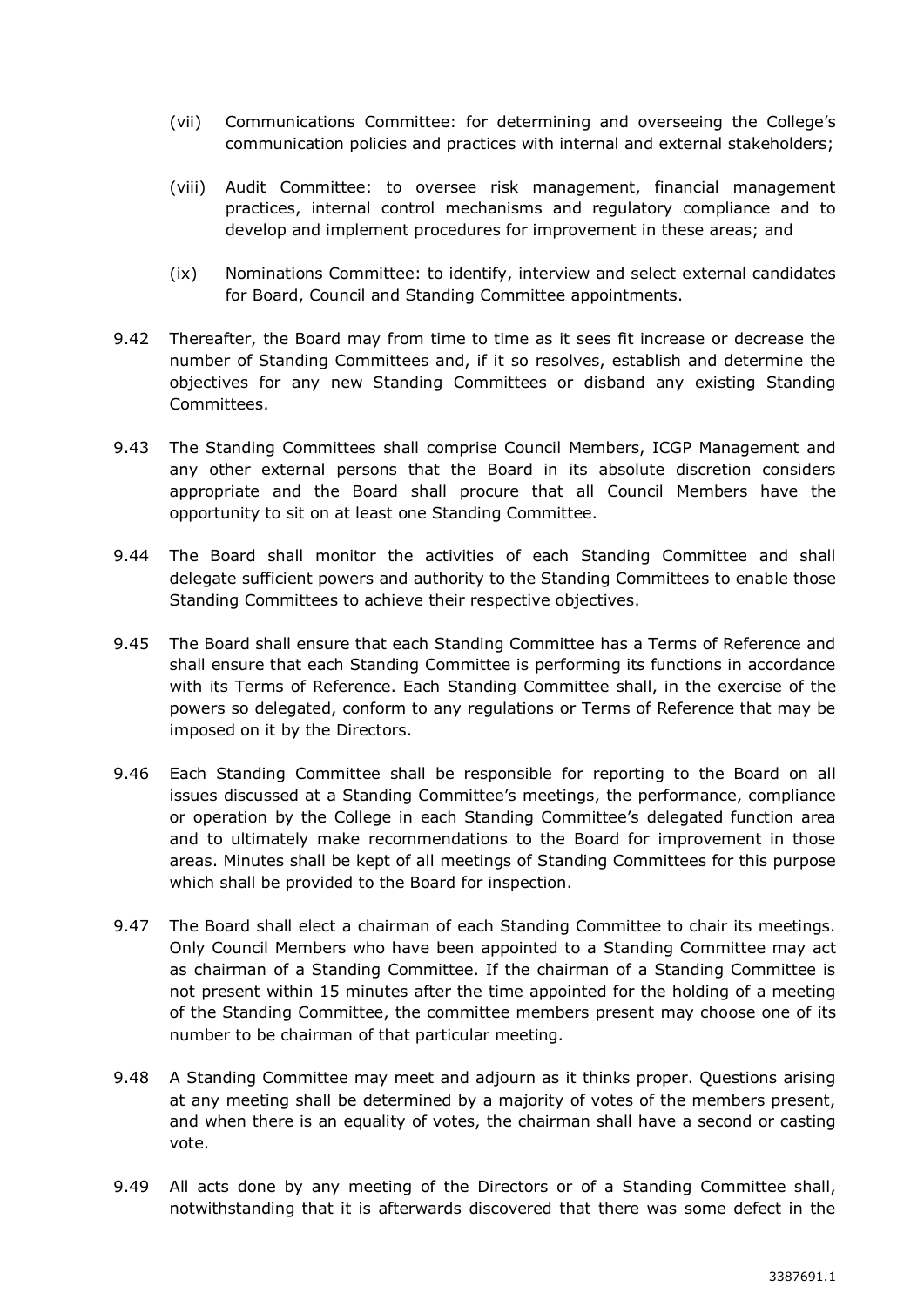appointment of any such Director or member of a Standing Committee, or that they or any of them were disqualified, be as valid as if every such person had been duly appointed and was qualified to be a Director or member of a Standing Committee (as the case may be).

# **Project Task Groups**

- <span id="page-18-1"></span>9.50 In addition to the Standing Committees, the Directors may delegate any of their powers to Project Task Groups consisting of such Council Members, ICGP Management or any other external persons that the Board in its absolute discretion considers appropriate.
- 9.51 Project Task Groups shall be established solely for specific functions or to perform specific tasks within set time frames determined by the Board and shall immediately disband upon completion of those functions or otherwise at the discretion of the Board.
- 9.52 The Board shall be solely responsible for establishing and disbanding Project Task Groups, appointments to Project Task Groups, defining the scope of each Project Task Group's powers and functions and monitoring the activities and performance of each Project Task Group.

# **10 THE COUNCIL**

## **Composition**

- 10.1 The Council shall be comprised of:
	- (i) that number of Faculty Representatives as determined in the Bye-Laws which each Faculty may elect to Council PROVIDED THAT no Faculty is permitted to elect more that two Faculty Representatives to Council;
	- (ii) a maximum of 5 Members (who are not also Faculty Representatives) appointed at each annual general meeting by Members ("**Non-Faculty Representative Council Members**"); and
	- (iii) nominees from Specific Interest Groups who are appointed by Council in accordance with Article [10.4](#page-19-0) ("**Specific Interest Group Council Members**"),

(and shall include the Vice-President, President and Immediate Past-President).

## **Election to the Council**

<span id="page-18-0"></span>10.2 At least 14 days prior to the annual general meeting each year, each Faculty shall notify the President of its Faculty Representative(s) to represent that Faculty on Council meetings until the next annual general meeting. Each Faculty shall nominate its Faculty Representative(s) in accordance with its own governance procedures. There is no limit on the number of times a person may be appointed to represent a particular Faculty at Council Meetings. At the annual general meeting each year, the Faculty Representatives appointed to Council for the forthcoming year shall be announced.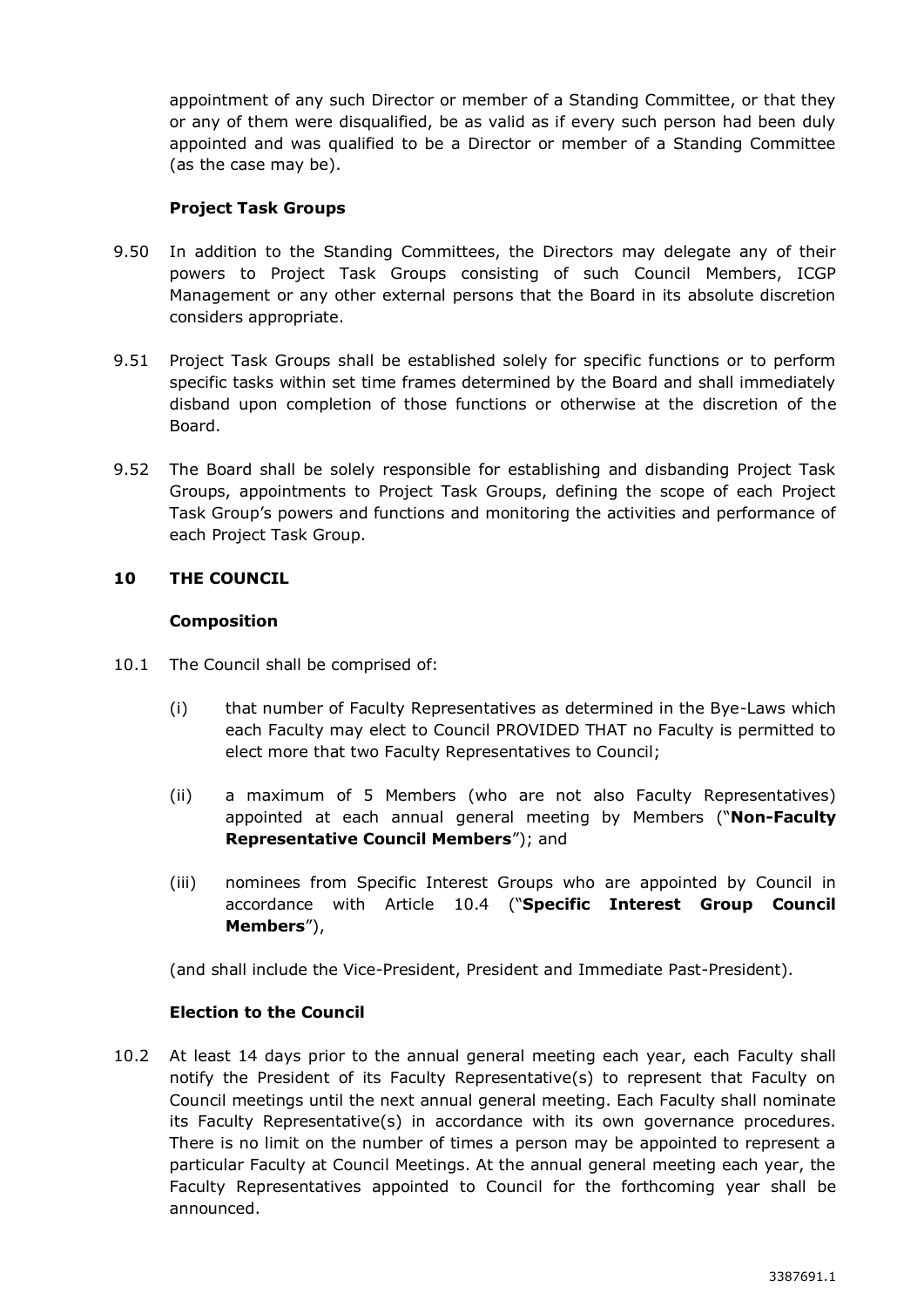- 10.3 Nominations for the appointment of Members as Non-Faculty Representative Council Members to Council shall be carried out in accordance with the Bye-Laws. Those nominees who are put forward for election at each annual general meeting shall be appointed to Council if a majority of Members vote in favour of their appointment at the annual general meeting.
- <span id="page-19-0"></span>10.4 The Board may invite Specific Interest Groups to propose one nominee from each Specific Interest Group for election to Council as a Specific Interest Group Council Member. At the first Council Meeting following the annual general meeting in each year, the newly appointed Council Members shall vote on whether such nominees shall be appointed as Specific Interest Group Council Members. The nominees who receive a majority vote in favour of their appointment by the Council shall be immediately appointed as Council Member at that Council Meeting.

## **Tenure**

- 10.5 Subject to Article [10.8,](#page-19-1) each Council Member shall sit on Council until the annual general meeting following their appointment at which they shall automatically step down.
- <span id="page-19-2"></span>10.6 A Council Meeting shall be held immediately or as soon as reasonably practicable following the annual general meeting at which those Council Members appointed to Council at that annual general meeting shall vote on the appointment of nominees from Specific Interest Groups announced at the annual general meeting for appointment as Specific Interest Group Council Members.

## **Vice-President, President and Immediate Past-President**

- 10.7 At the Date of Adoption, the persons so appointed at the previous annual general shall be appointed as Vice-President, President and Immediate Past-President.
- <span id="page-19-1"></span>10.8 The office of Vice-President, President and Immediate Past-President shall each be for a one year term and while in office the Vice-President, President and Immediate Past-President shall automatically sit on Council and the Board. Upon the expiry of the President's term:
	- 10.8.1 he or she shall be automatically succeeded by the incumbent Vice-President; and
	- 10.8.2 he or she shall automatically be appointed as Immediate Past-President.
- 10.9 All current and former Council Members (save for the President and Immediate Past-President) who satisfy the eligibility criteria, as set out in the Bye-Laws, are considered eligible for election as Vice-President. A Council Meeting shall be held at which the Council Members shall vote on the election of the Vice-President. Voting procedures shall at all times be carried out in accordance with the Bye-Laws.

#### **Proceedings at Council Meetings**

10.10 Council will hold meetings at least two times each year (in addition to the first Council Meeting held in accordance with Article [10.6\)](#page-19-2).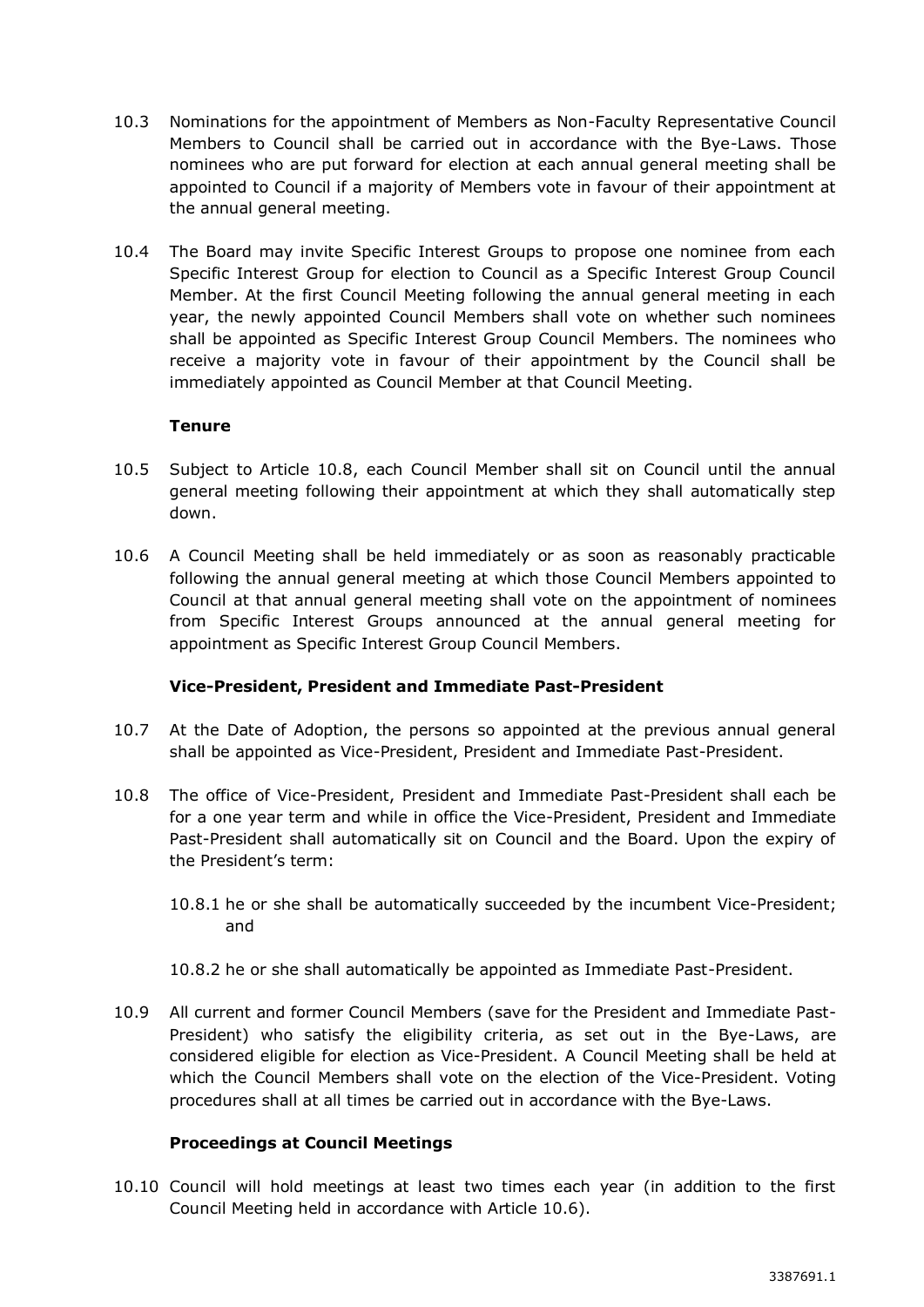- 10.11 Council Members may meet together for the despatch of business, adjourn and otherwise regulate their meetings as they think fit. Questions arising at any meeting shall be decided by a majority of votes. Where there is an equality of votes, the President (or, in his absence the Vice-President) shall have a second or casting vote.
- 10.12 The quorum necessary for the transaction of the business of the Council shall be no less than 12 Council Members present in person. The Directors shall (save in exceptional circumstances or where expressly permitted by the President) be required to attend all Council meetings.

### **Powers and Duties of Council**

- 10.13 The principal objectives of the Council shall be:
	- 10.13.1 to evaluate Board performance against the strategic objectives of the College;
	- 10.13.2 to monitor the running of the College by the Board and to ensure that such is carried out in the best interests of the Members;
	- 10.13.3to review reports prepared by the Board and to require the Board to account to Council to explain any strategic management decisions or activities undertaken; and
	- 10.13.4to make recommendations for consideration at forthcoming Board meetings and to approve any decisions taken by the Board or request that any decisions or actions taken by the Board (to the extend possible) be amended, rescinded or implemented as the Council sees fit.
- 10.14 The ultimate decision making body of the College shall be the Board and any decisions of Council which purport to have any impact on the day to day running of the College need to be pre-approved by the Board prior to implementation. However, the Council ultimately monitors Board performance and any recommendations and decisions which Council makes regarding the Board's running of the College shall be implemented by the Board, save in circumstances where the Board disagrees with Councils recommendations or directions, in which case such matter shall be put to the Members at a general meeting duly convened for that purpose.

#### **11 ICGP MANAGEMENT TEAM**

- 11.1 The ICGP Management Team comprises:
	- (a) the Senior Management Team which is made up of the Chief Executive Officer, the Chief Operating officer and the Medical Director and/or such other persons as the Board from time may appoint; and
	- (b) the Executive Management Group which is made up of the Senior Management Team, the Director of GP Training, the Director of Research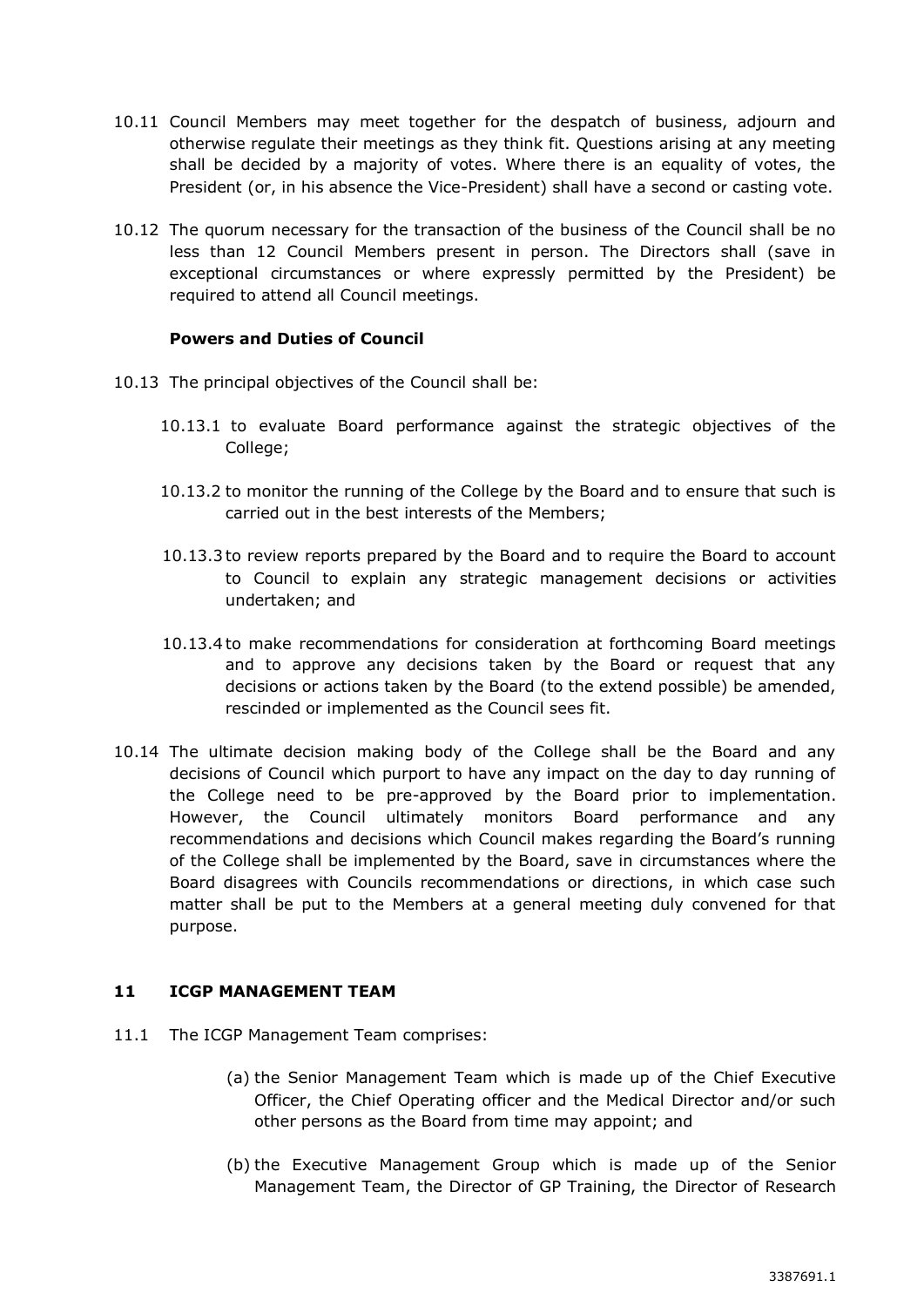and the Director of Education and/or such other persons as the Board from time may appoint.

- 11.2 The Board shall appoint such persons as it deems fit to the Senior Management Team and Executive Management Group and shall determine their length of service, remuneration and other conditions of service to the College.
- 11.3 Subject to Article [9.10,](#page-10-0) the ICGP Management Team shall be responsible for carrying out those functions delegated to it by the Board, including the day to day management and operation of the Business.
- 11.4 The Senior Management Team shall have ultimate responsibility for the decision making of the ICGP Management Team.
- 11.5 The ICGP Management Team shall meet with the Board twice a year to review the strategic direction of the College.

## **12 SECRETARY**

- 12.1 The Chief Executive Officer shall serve as Secretary of the College for such term and at such remuneration and upon such conditions as the Board may think fit. If the Chief Executive Officer is not in a position to fill this role or the Board otherwise determines that another person shall serve as Secretary, the Board shall appoint such person as it, in its absolute discretion, considers appropriate. Any Secretary so appointed may be removed by the Directors.
- 12.2 A provision of the Acts or these Articles requiring or authorising a thing to be done by or to a Director and the Secretary shall not be satisfied by its being done by or to the same person acting both as Director and as, or in place of, the Secretary.

# **13 THE SEAL**

The Seal shall be used only by the authority of the Board or a committee of the Board authorised by the Directors in that behalf, and every instrument to which the seal shall be affixed shall be signed by a Director and shall be countersigned by the Secretary or by a second Director or by some other person appointed by the Board for the purpose.

#### **14 FUNDS OF THE COLLEGE**

- 14.1 The income and property of the College whencesoever derived shall be applied solely towards the promotion of the objects as set forth in the memorandum or in the memorandum as amended or added to in the manner heretofore provided and no Member shall have any personal claim on any of the said income or property.
- 14.2 No part of the income or property of the organisation shall be paid or transferred directly or indirectly by way of dividend, interest, bonus or otherwise by way of profit to its Members.
- 14.3 No payment shall be made by the organisation to any Director or other Member by way of salary or stipend provided always that nothing herein contained shall prevent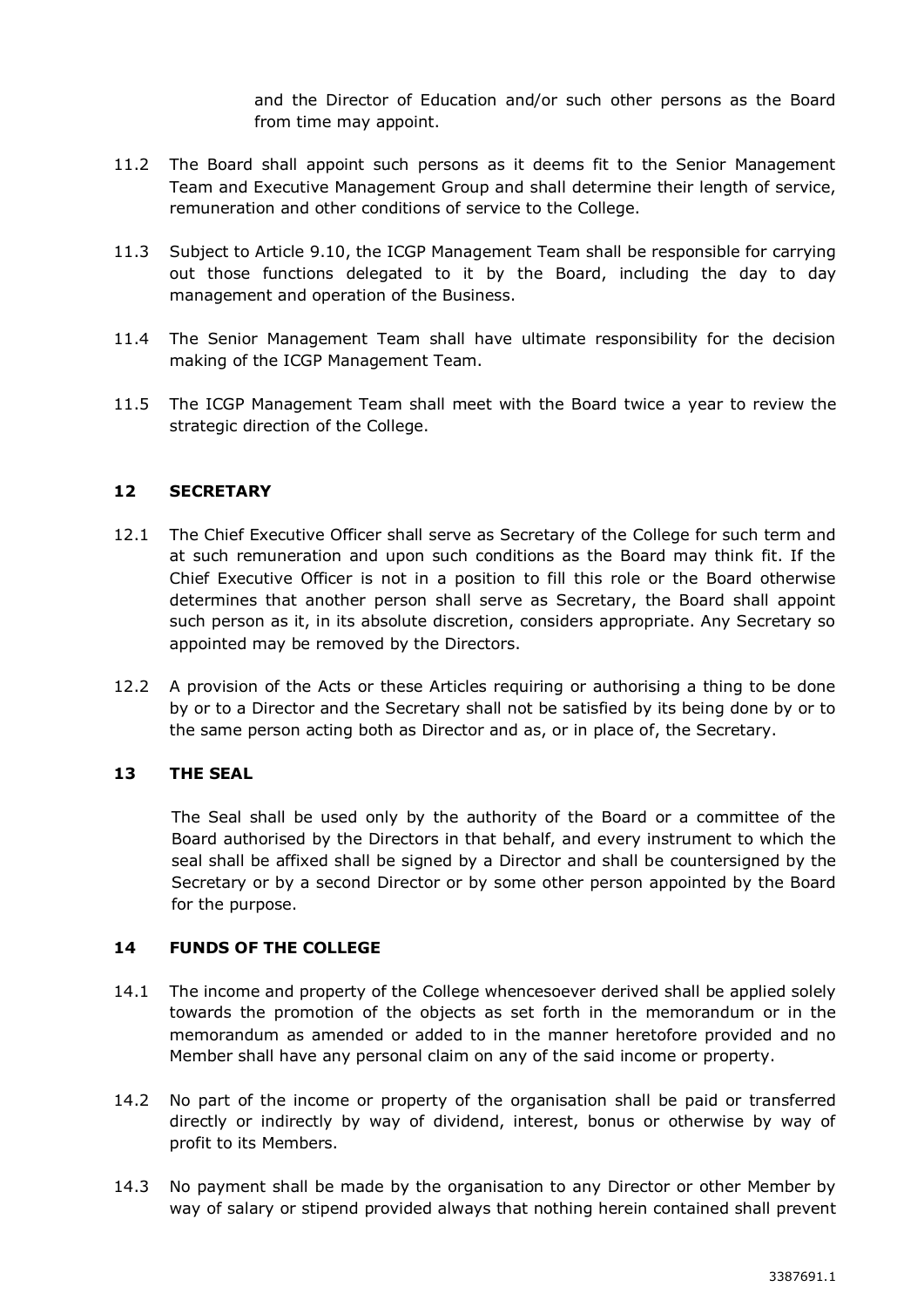the payment to any Member or other person of remuneration for particular service rendered to the College or expenses incurred on its behalf in good faith by any such Member in providing such service and any payment shall be made in accordance with the Bye-Laws. Nothing herein contained shall preclude the payment of a salary to such full time staff of the College as may be appointed from time to time.

14.4 The administration of all funds of the College shall be subject to the control of the Board. The Board shall have power to prescribe the persons who shall have power to give receipt for money received, to sign cheques, to enter into contracts and to impose liability upon or on behalf of the College and to pledge the credit of the College.

Accounts

- 14.5 The Board shall provide for proper books of accounts to be kept with respect to:
	- 14.5.1 all sums of money received and not expended by the College and the matters in respect of which receipt and expenditure takes place;
	- 14.5.2 all sales and purchases of goods and services by the College; and
	- 14.5.3 the assets and liabilities of the College.
- 14.6 Proper books shall not be deemed to be kept if there are not kept such books of account as are necessary to give a true and fair view of the state of the College's affairs and to explain its transactions.
- 14.7 The books of accounts shall be kept in such places that Board shall determine and shall be open to inspection by Members of the Board during normal business hours. The Board shall have the power to determine to what extent, and at what times and places, and under what conditions or regulations, the accounts shall be open to the inspection of Members of the College.
- 14.8 The Board shall from time to time in accordance with Sections 148, 150, 157 and 158 of the Act cause to be prepared and to be laid before the annual general meeting of the company such profit and loss accounts, balance sheets, group accounts and reports as are required by those sections to be prepared and laid before the annual general meeting of the College.
- 14.9 A copy of every balance sheet, (including every document required by law to be annexed thereto) income and expenditure account, report of Board and auditors' report shall be sent to every Member and auditor not less than 21 days before the meeting at which they are to be considered.

Audit

- 14.10 Auditors shall be appointed and their duties regulated in accordance with the Acts.
- 14.11 The auditors appointed at the annual general meeting shall hold office for one year or until their retirement and shall be eligible for reappointment and shall receive such remuneration as may be determined by or with the authority of the Board.